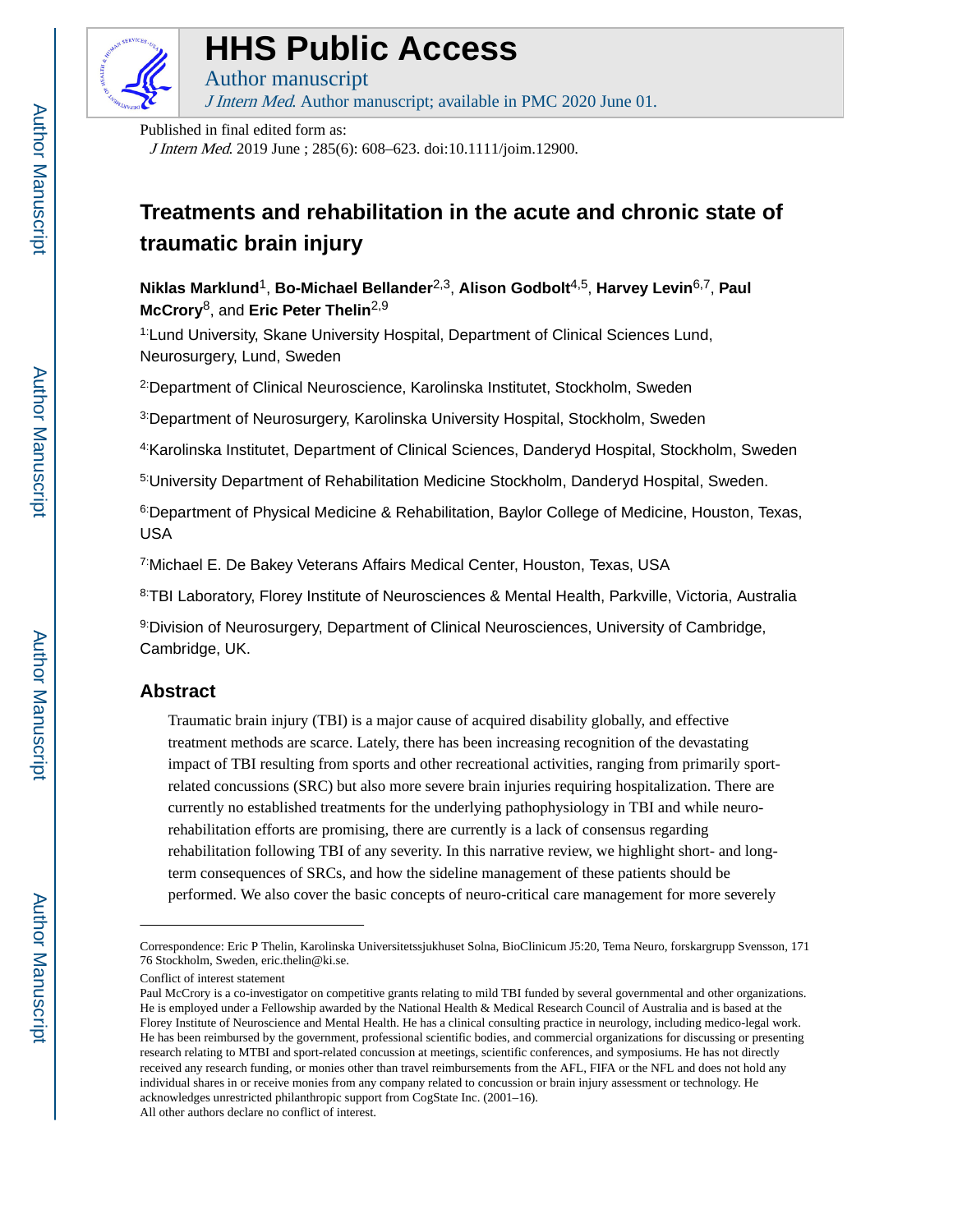brain-injured patients with a focus on brain edema and the necessity of improving intracranial conditions in terms of substrate delivery in order to facilitate recovery and improve outcome. Further, following the acute phase, promising new approaches to rehabilitation are covered for both patients with severe TBI and athletes suffering from SRC. These highlight the need for coordinated interdisciplinary rehabilitation, with a special focus on cognition, in order to promote recovery after TBI.

#### **Keywords**

Traumatic brain injury; sport-related concussion; neuro-rehabilitation; neuro-critical care; cognition

## **Clinical management in the acute stage of sports-related concussions**

The awareness of the potential short- and long-term consequences of sports-related concussions (SRC) has increased markedly during the last decades. Conversely, the rules and regulations on the management of SRCs have evolved based on clinical management paradigms supported by experimental evidence of brain vulnerability post-injury and the possible lasting effects of repeated SRCs. At the sideline, acute management of an athlete who may have sustained an SRC should focus on a) concussion diagnosis and detection, including the recognition of warning signs and symptoms that indicate a more severe brain or spinal cord injury and b) adopting a strict removal from play protocol after an athlete has sustained an SRC. The broad scope of the literature has been recently reviewed at an international consensus meeting [1].

### **Risk factors for Sports Related Concussions**

It is well established that concussions can have considerable adverse effects on cognitive functioning and balance in the first 24–72 hours following a SRC [2]. For most injured adult athletes, cognitive deficits, balance and symptoms improve rapidly during the first two weeks following injury [3, 4]. Some authors have suggested that the longer recovery times reported in more recent studies in part are due to changes in the medical management of concussion, with adoption of the gradual return to play recommendations from the Concussion in Sport Group statements [1, 5]. This topic was the subject of a recent detailed systematic review [3].

Having a past concussion is a risk factor for having a future concussion [6], and having multiple past concussions is associated with having more physical, cognitive, and emotional symptoms prior to participation in a sporting season [3].

The strongest and most consistent predictor of slower recovery from concussion is the severity of a person's acute and subacute symptoms following injury [7].

There are clear sex differences, which relate to differences in neck strength, injury mechanisms, and injury rates; however; although the literature is not conclusive, it supports that females, on average, take longer to recover—and they are more likely to have symptoms that persist for more than a month.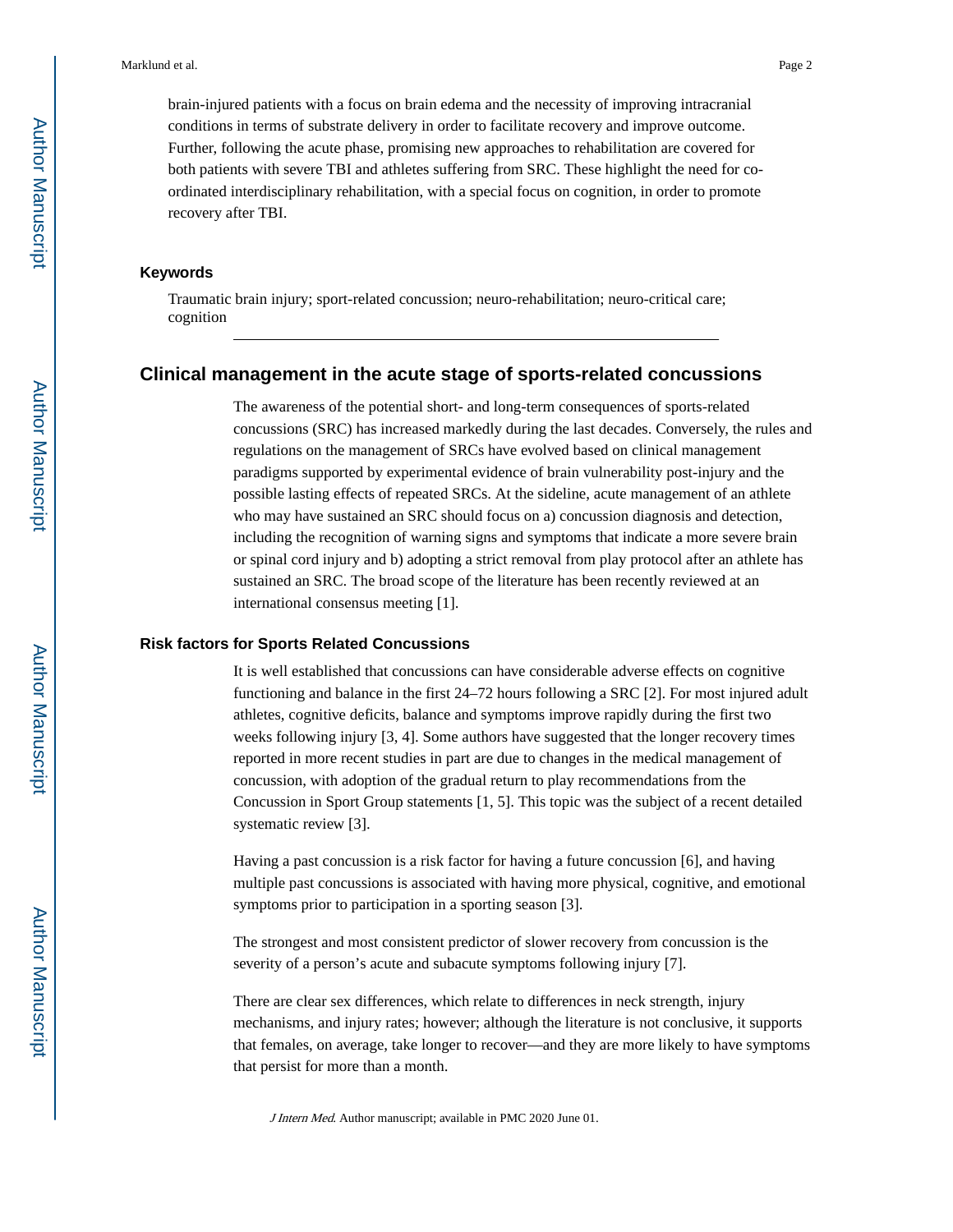Injury severity characteristics (e.g. loss of consciousness, post-traumatic amnesia), preinjury mental health problems, substance abuse, pre-injury headache/migraine history and prior concussions are not consistent predictors of recovery time in many studies; however methodological issues limit the interpretation of these studies.

Adolescents, and young adults with a pre-injury history of mental health problems or migraine headaches appear to be at somewhat greater risk for having symptoms for longer than one month. Those with ADHD or learning disabilities might require more careful planning and intervention regarding return to school, but they do not appear to be at substantially greater risk for persistent symptoms beyond a month.

### **Concussion detection and diagnosis**

The definition of an SRC includes a transient functional impairment of brain function which could include a number of signs and symptoms, cognitive impairment, and neurobehavioral features [1]. Loss of consciousness, occurring in only 8–19% of SRCs, is not required for the diagnosis [8].

The sideline evaluation, aimed at recognition of the injury, provides the best opportunity for SRC diagnosis and for subsequent management. To recognize an SRC it is necessary to watch the sports event and the behavior of the player immediately after the time of impact. Due to the rapid and complex events occurring in modern sports, this may be a difficult task. Increasingly, video-assisted analysis of an event may be used where common factors associated with an SRC are easily observed including no attempt to resist the fall, seizures and/or a blank stare/vacant expression [9, 10].

After an SRC, a number of signs are common (Table 1). An important fact to remember is that the athlete may be almost symptom-free immediately after the time of impact, and experience evolving symptoms during the first post-injury minutes- hours. The most common short-lived symptoms experienced by the athlete include headache, confusion, dizziness, memory impairment and/or amnesia [1, 8, 11]. It must be emphasized that there is no simple "diagnosis" of SRC- instead it is a summary of a plethora of information that must be gathered by the individual who is medically responsible. These include knowledge of preinjury status, injury mechanisms, presence of visual disturbance, and a combination of cognitive-, vestibulomotor-, ocular-, neurological-, cervical- and behavioral signs and symptoms [12]. A high degree of suspicion of SRC is warranted. The simple question "how do you feel on a scale 0–100?" may be informative and useful in the acute setting. The medical staff should also be aware that an athlete may disregard or underestimate or even refrain from reporting their symptoms, since they may have a strong motivation to continue with the sports activity.

There are different SRC recognition and management tools available, where the "Sport Concussion Assessment Tool" (SCAT) is plausibly the most validated and used, to date. The most recent version, the SCAT-5, was adopted by the Concussion in Sport group consensus meeting in Berlin, October 2016. It comprises different assessment stages allowing for the evaluation of e.g. symptoms, level of consciousness, cognitive and cranial nerve function, and balance as well as detecting potential warning signs indicating a severe brain injury [1,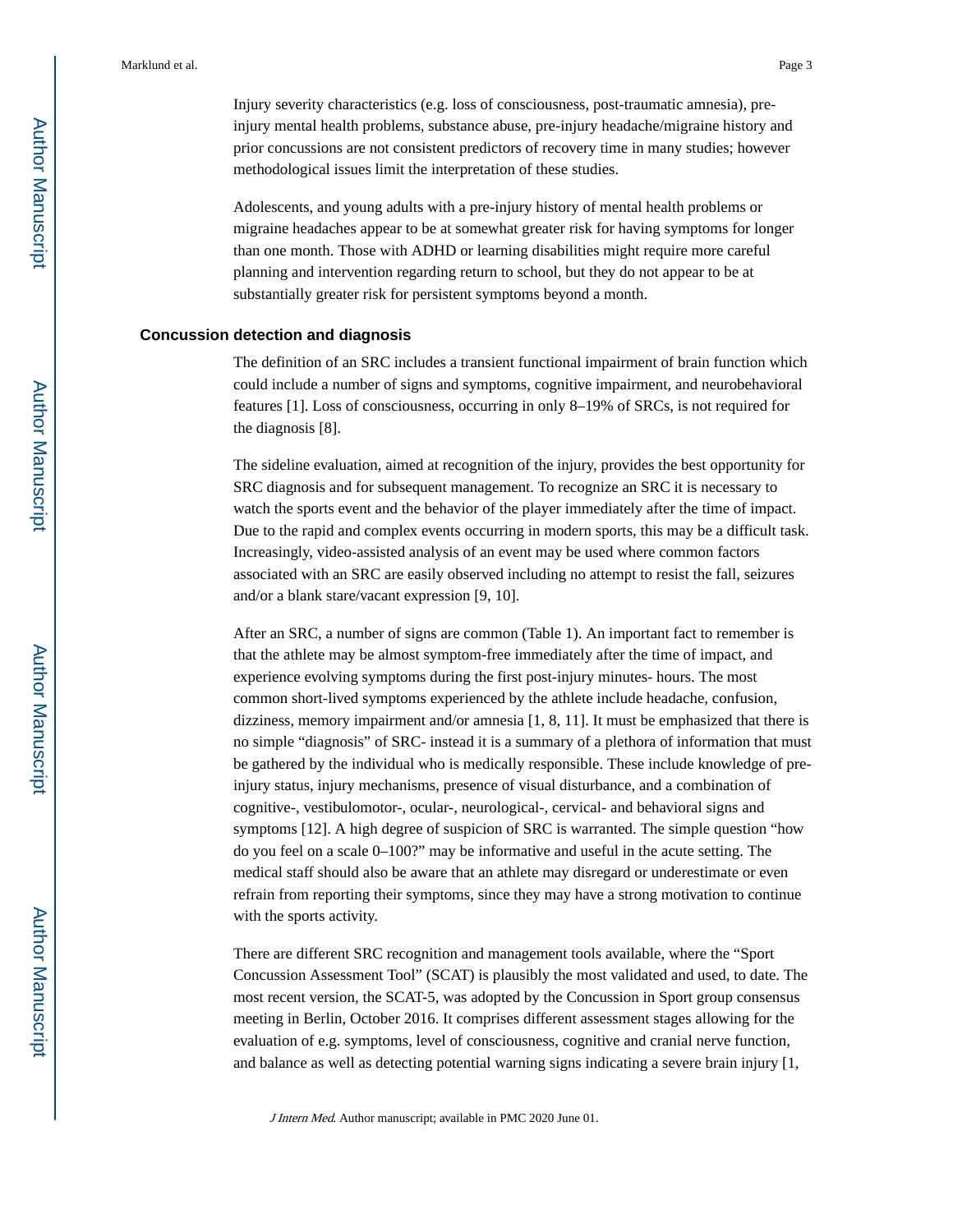13]. If the medical staff member knows the athlete well, and is familiar with his/her normal behavior, it may be easy to identify an aberrant level of functioning. The Concussion Recognition Tool 5 (CRT5) is the most recent revision of the Pocket Sport Concussion Assessment Tool introduced by the Concussion in Sport Group in 2005 that also may be used by the non-medical "laymen" person [14].

According to the SCAT-5, the sideline assessment may preferably be divided into two phases- first, a rapid sideline screening assessment. Then, if there is a suspicion of an SRC a more thorough "off-the-pitch" or "locker room" assessment is performed. Evaluation of the "Red Flags", signs indicating a more severe brain or cervical injury (Table 2) that signals that the athlete should immediately be taken for medical evaluation, must be an integral part of the sideline assessment.

The acute, initial sideline screening should also include assessment of the observable signs (Table 1); most important being lying motionless on the ground, motor incoordination/ balance problems, disorientation or confusion, blank or vacant stare and the presence of significant facial injury, the level of consciousness according to the Glasgow Coma Scale (GCS) Score and the cervical spine evaluation including presence of pain and range of motion. Cognitive abilities, including memory function, can be screened using simple questions, which include requests for information that the players should be aware of, such as what venue the player is in, name of the opposing team, the current score in the game and so forth. In the SCAT-5 these tools are named the Maddox questions. In general, cognitive tests describe lower sensitivity, but good specificity when used in SRC management [9].

If there is suspicion that an SRC has occurred after the initial sideline screening, a more thorough evaluation is warranted using the SCAT-5. It should be remembered that it takes ca 10–15 minutes to perform the entire SCAT-5 evaluation and that its interpretation is made easier if a pre-season, baseline assessment has been performed. The more detailed evaluation, the "off-the-pitch" or "locker-room" evaluation, includes evaluation of 22 symptom scored from 0–6 regarding the severity of the symptoms, which is filled out by the athlete. In addition, a more detailed cognitive testing is performed and balance test using the modified Balance Error Scoring System (mBESS) is performed which includes testing of Single-, Double- and Tandem leg stance. Due to the high frequency of visual disturbance following an SRC, tests of oculomotor function are gaining ground [9, 15]. The King-Dewick Test evaluates saccadic eye movement and may prove to be a useful test in the assessment of an athlete sustaining an SRC [16].

#### **Early management and Remove-from-play protocol**

If the Red Flag assessment raises the suspicion of a more severe brain or cervical injury, emergent measures according to the ABC concept apply including securing the airway and immobilisation of the cervical spine. The athlete needs to be carried from the field on a stretcher and emergently brought to nearest hospital for medical evaluation. In milder forms of injuries, by far the most common presentation of an SRC, the athlete must discontinue the sport session immediately and refrain from the sports activity on the same day after an SRC according to the concept of brain vulnerability (*vide infra*) [1]. A suspicion, based on the SCAT5, is enough to remove the athlete from play. The simple adage "If in doubt, sit them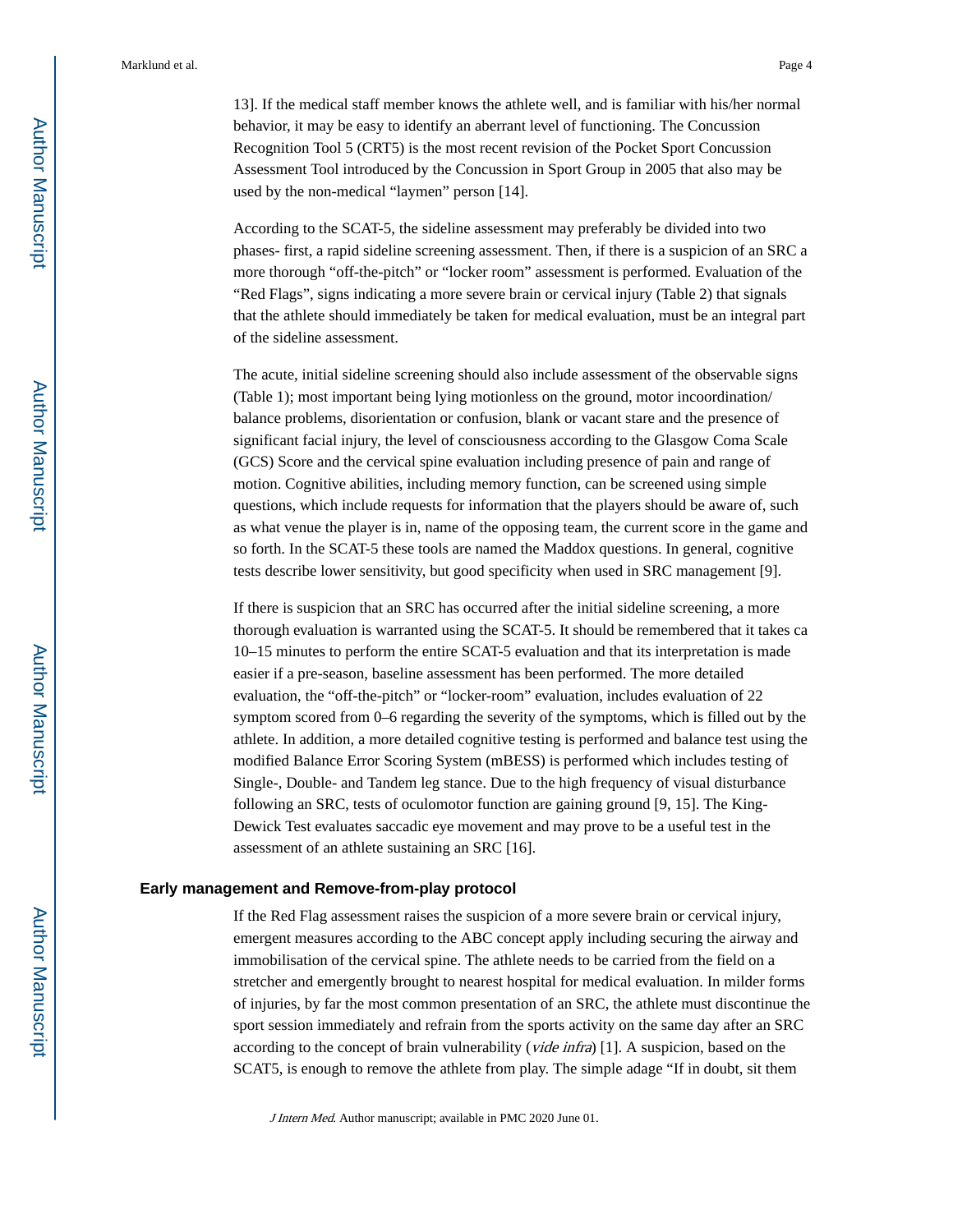out" was first suggested by the CISG in 2002 [17]. It is recommended that athletes with suspected/diagnosed SRC should not be left alone during the first 1–2 hours, not use alcohol/recreational drugs, not be sent home alone and not drive in the acute post-injury period [14]. After this initial, acute phase, the graded-return-to play should then ensue. In brief, this protocol suggests a brief 24–48h period of cognitive and physical rest followed by a gradual increase in activity [18]. It should be emphasized that the exact degree and duration of rest have not been clearly established.

Why is then a removal-from-play protocol necessary and why cannot an asymptomatic player continue playing early after an SRC? These strict protocols have evolved from a clinical paradigm where slowed reaction times and impaired decision-making following a concussive injury place the athlete at increased injury risk by ongoing participation [19, 20]. There is also a theoretical risk based on physiological animal data whereby after an SRC, the brain is vulnerable for a second concussion for some time due to a persisting metabolic, vascular, and/or neurophysiological disturbance. An additional injury during the vulnerable phase may thus exacerbate the injury development [21–23]. In the experimental, animal setting this window of vulnerability has been clearly demonstrated [24, 25]. In humans, the duration and severity of the vulnerable period has not been established.

In imaging studies, prolonged post injury alteration of the brain functional connectivity network has been demonstrated, even even if the athlete was symptom free and had returned to his/her regular sports activity [26, 27].The significance of this is as yet unknown.

A rare but potentially devastating consequence of an additional mild traumatic brain injury seen in children and adolescents during the period following an SRC is the 'second impact syndrome' (SIS). The typical presentation of SIS is sudden death or rapid and catastrophic neurological deterioration following minor head trauma occuring after the athlete had sustained a previous mild head trauma minutes to days earlier. The proposed mechanism is that the second head injury occurs before symptoms from a first head injury have resolved. Although this entity was suggested in the 1970's [28], the term second impact syndrome was coined in 1984 [29]. The second impact syndrome carries an exceedingly high mortality, ranging from 50–100%, believed to be caused by a distubed vasoreactivity that results in rapid and profound brain swelling without extra- or intracranial space-occupying hematomas. This condition is exceedingly rare, suggested to occur once in «a team of 50 players every 4100 seasons" [30, 31]. The existence of sudden impact syndrome as a disease entity has been questioned [31]. The controversy relates to the rarity of the disorder and the fact that most cases occur after a single impact to the head. A far more common clinical scenario than SIS is where an acute hemispheric brain swelling occurs in conjunction with a thin subdural hematoma [32].

#### **Recovery and return to normal life after SRC**

**Establishing time course of recovery for SRC—**Due to the heterogeneity of SRC severity, it is difficult to accurately assess how long recovery is necessary for the individual patient. Currently, there does not exist any ideal assessment tools for neither symptoms nor clinical/neuropsychological outcomes. Further, health-care providers often end up in difficult positions due to the complexity of symptoms that may or may not be related to the SRC (e.g.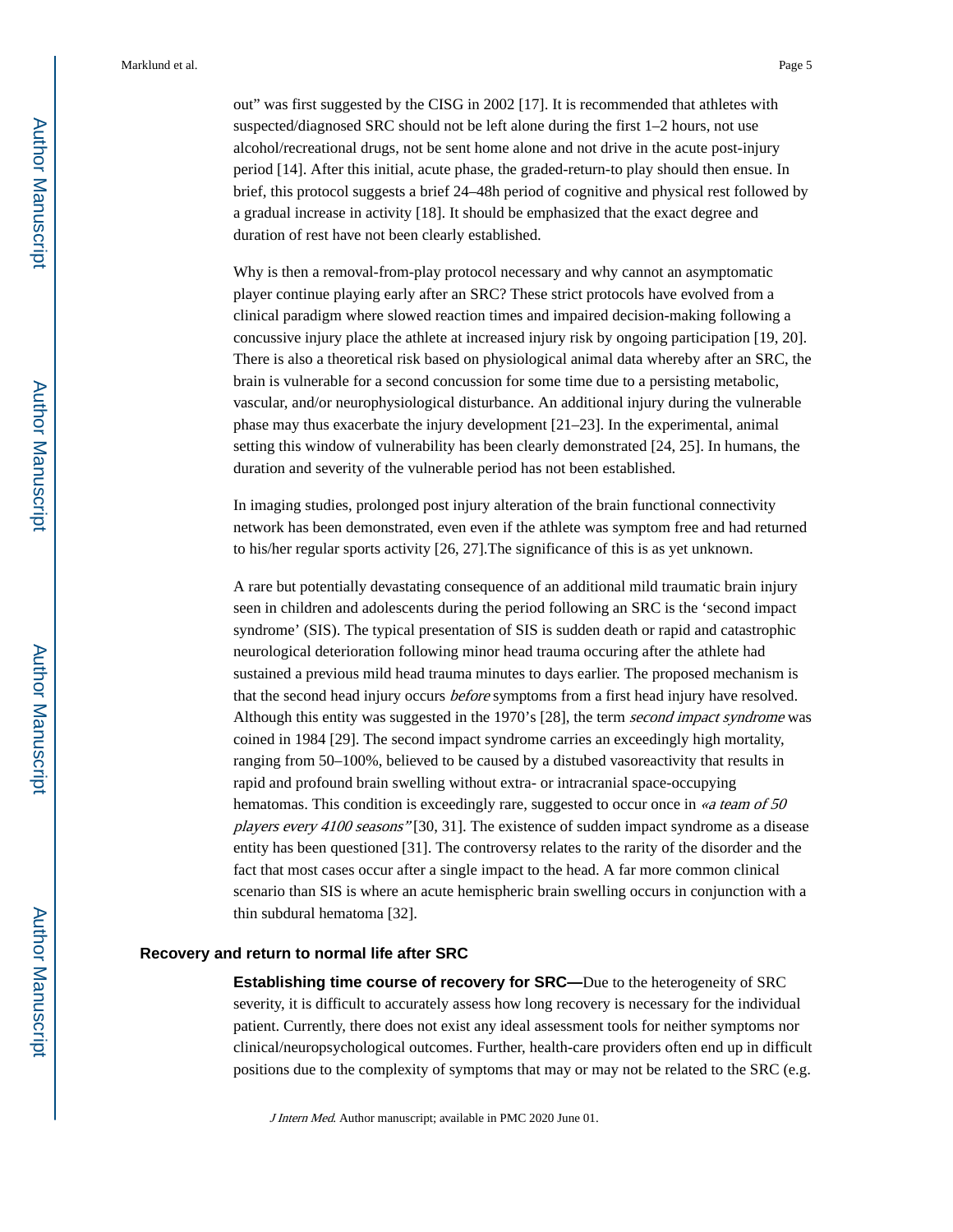post-traumatic stress disorder (PTSD), sleep disorders, anxiety, migraines, attention deficits) as a too early return-to-play may lead to additional injuries and exacerbation of symptoms. One of the reasons for the difficulty to estimate when an athlete is ready to return is that clinical recovery precedes the crucial, but more complex, physiological recovery. Because of this, it is now becoming practice to carefully escalate intensity in training in order to gradually re-introduce the participant before full activity can be recommended in any contact sport. Future research into how (and which) outcome assessments tools should be used, and in which populations, are warranted in multicenter, prospective studies, as of today no ideal objective scoring systems for return-to-play is ready for clinical practice.

#### **Return to sport**

**Graduated Return to Sport—**Return to sports (RTS) following an SRC should follow the previously mentioned graded recovery and rehabilitation strategy, as exemplified in Table 3. After 1–2 days of rest, careful activity, which should be modified depending on symptoms, may be attempted but should have a low bar concerning mental and physical activity (stage 1). Following this period, a majority of the SRC related symptoms while have subsided, and the athlete may gradually increase intensity if he/she remains asymptomatic and meets predefined criteria (e.g. intensity of activity, duration of activity and physiological metrics including pulse etc.). Ideally, these gradual increases should take a week (at minimum) in order to complete the protocol. As they start from when they don't have any symptoms at rest, each step is approximately 24 hours in the patient continues to improve. However, as both SRC symptoms and individuals are extremely heterogenous, personalized targets and time-frames for RTS are recommended. If an athlete suffers from long-lasting symptoms related to the SRC despite days of inactivity, the different steps should be adjusted. This form of careful exercise-prescription to limit symptoms have been recently reviewed [33] suggesting that if the athlete start experiencing symptoms following escalation, a gradual decrease in intensity should be performed down to asymptomatic levels. Here, the athlete should remain for at least 24 hours, without SRC symptoms, before attempting progression to higher levels.

**The child and adolescent athlete—**Many of the SRCs seen today occur in children and adolescents. For these patients, specific measures in management need to be taken into consideration due to the developing brain [34]. The lack of studies in this area (especially among the youngest) warrants further research in order to make more high-quality consensus statements for this particular group.

Current guidelines for these groups refer to athletes <19 years, but these presumably need a higher level of granularity with SRC paradigms for children (5–12 years) and adolescents (13–18 years). However, there are inadequate recommendations for these groups and adult guidelines often apply, which is due to a lack of pediatric SRC research. What has been seen is that the duration of SRC related symptoms exists longer and that a period four weeks of recovery is recommended, though more accurate markers of RTS is warranted. While symptom scores exist, more objective computerized neurophysiological assessment is highly sought after in this age group, in order to study symptoms more relevant to younger athletes.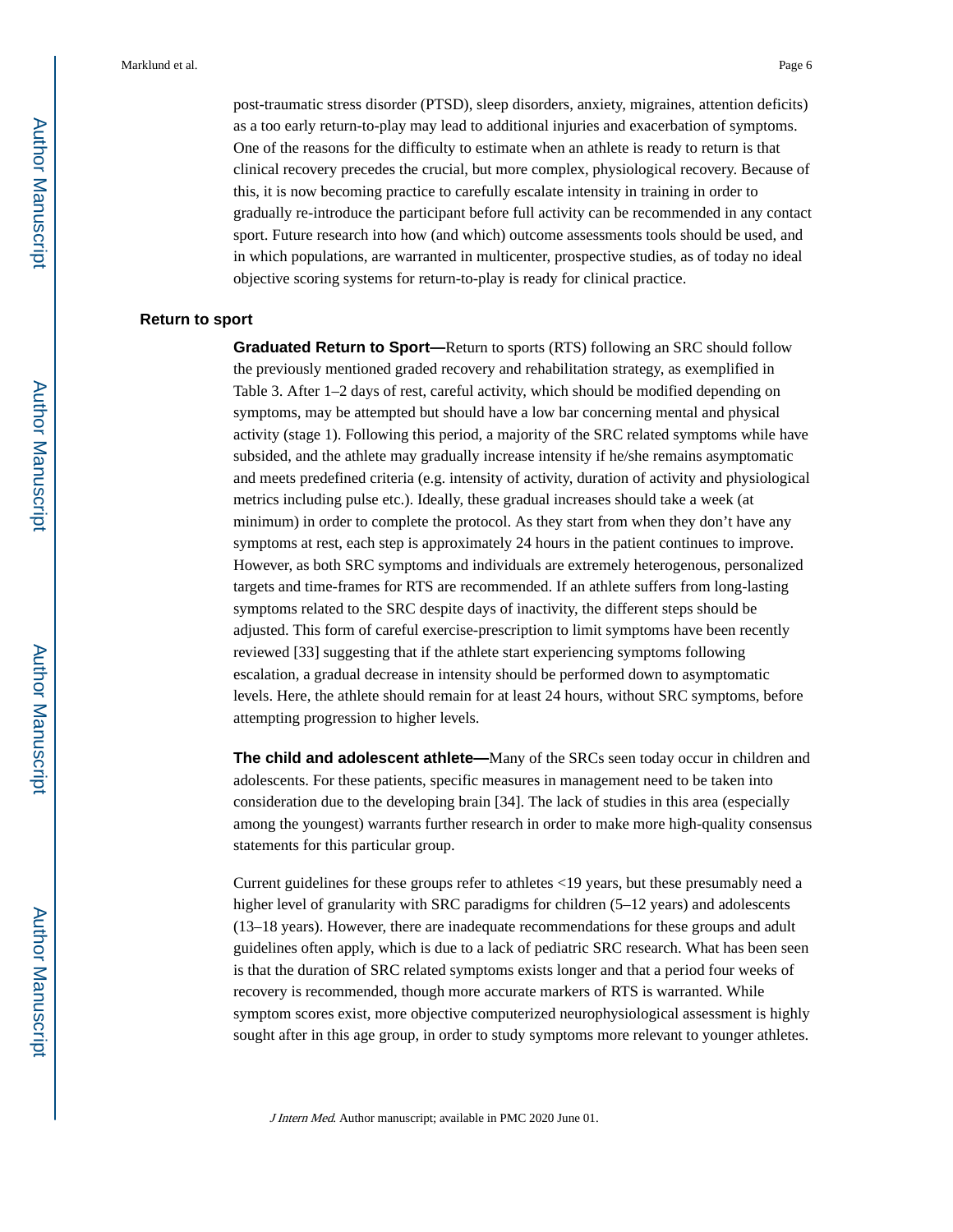In aggregate, current guidelines are, just like for adult athletes, a period of rest before slowly escalating activity which tries to limit symptoms related to the SRC.

SRC policies should be enforced by schools and teams, including mandatory education on SRC and injury prevention which should be taken by all personnel involved (including teachers, parents, staff and students). Further, following an SRC, personalized teaching (including time away from school if necessary) should be possible for the affected athlete and the follow-up recovery should be monitored by qualified medical professionals. Table 4 exemplifies a gradual return to school for a young athlete.

As a rule, if a young athlete has not returned to school, he or she should not return to sports. And even when this occurs, a gradual escalation in order to prevent symptoms should be applied.

## **Treatment of cerebral edema in the neuro-critical care unit in severe TBI**

Cerebral edema is one of several devastating pathological entities following TBI. It implies an abnormal accumulation of fluid within the brain parenchyma and is mainly subdivided into vasogenic and cytotoxic [35]. The brain is enclosed within a rigid skull and increased intracranial volume, e.g. growing edema, hemorrhage, brain tumors etc. must be compensated for. The Monro-Kellie doctrine [36] implies that the intracranial volume must stay intact to preserve intracranial pressure (ICP) as an increased volume will lead to insufficient cerebral blood flow (CBF), herniation of brain tissue and a subsequent brain death. There are compensatory mechanisms initiated to maintain adequate intracranial pressure, including decreased production of cerebrospinal fluid (CSF) and displacement of CSF and especially venous blood from the intracranial cavity. If these mechanisms are sufficient the intracranial pressure (ICP) and the CBF will remain intact, but when the pathological intracranial volume is exceeding these compensatory mechanisms, ICP will increase and CBF will be reduced. In the neuro-critical care unit (NCCU) the aim is to keep the ICP below 20 mmHg which is regarded sufficient as long as mean arterial blood pressure is sufficient to keep an adequate perfusion of the brain. The cerebral perfusion pressure (CPP) is calculated by subtracting ICP from mean arterial pressure (MAP), and reflects the pressure of the blood reaching the brain. Depending on the location of the zero-points of ICP and MAP and the patient's position in the bed, flat down or head elevated, the CPP should typically exceed 50–60 mmHg to maintain sufficient CBF. The normal global CBF is about 50 ml/100g/min [37] and if CBF decreases the brain can partly compensate by increasing its extraction of oxygen from the blood. However, when the global CBF reaches approximately 30 ml/100mg/min, symptoms (e.g. drowsiness) will occur. If CBF is further declined down to around 20 ml/100g/min, the brain starts to prioritize its basal functions and neuronal communication is dampened to prioritize membrane pump functions and the patient becomes unconscious. When the CBF has decreased to 8–12 ml/100g/min the cells suffer from substantial energy crisis and starts to succumb. The aim for neuro-critical care treatment is to maintain a balance between the metabolic demands of the brain and availability of oxygen and metabolites, predominantly glucose.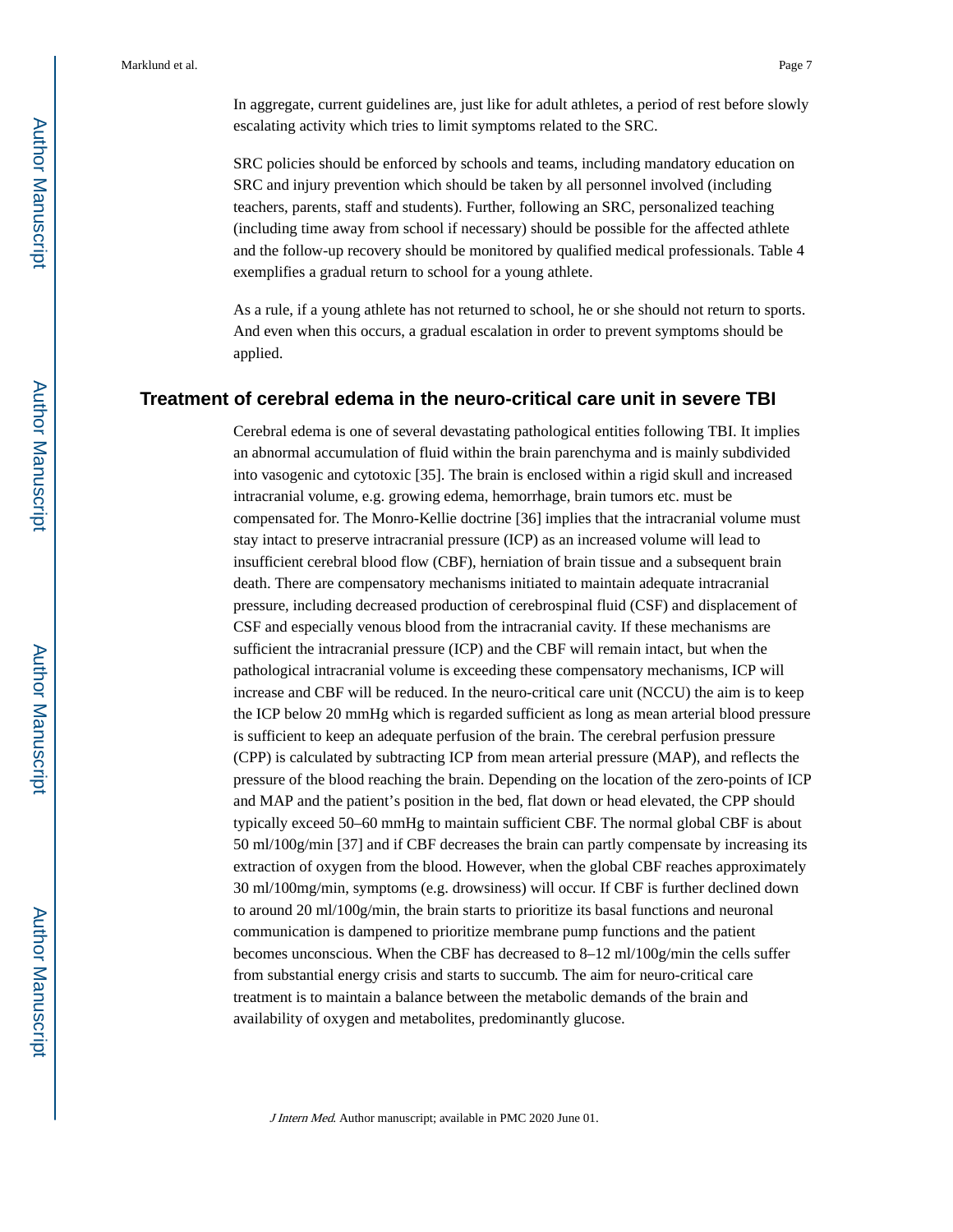To maintain this delicate balance, brain edema must be treated. The intracerebral arteries are different from those in other locations in the body. Between the endothelial cells there are tight junction proteins that welds the cells together to control transportation of substances from the blood to the brain parenchyma. Further, above the endothelial cells there is a basement membrane over which there are smooth muscle cells and pericytes surrounded by the astrocytic foot processes. Collectively, this is referred to as the neurovascular unit and constitutes the anatomical blood-brain barrier (BBB). In these astrocytic foot processes, water passes through specific protein "gates". These gates, called aquaporin 4, are involved in the pathophysiology of brain edema [38]. Following TBI, there is an immediate disintegration of the BBB due to the mechanical forces implied on the brain tissue. This is followed by biochemical disturbances of the BBB by the inflammatory response to trauma, including complement activation. Here, the membrane attack complex (MAC, C5b-9) is assembled and has a role in disintegrating the BBB by attacking endothelial cells in the intracerebral vasculature [39]. Immunoreactivity for tight junction proteins will be reduced in the border zone of cerebral contusions [40] and in humans the CSF/blood quota of albumin  $(Q_{\text{alb}})$  will be increased up to a week after TBI [41], indicating vasogenic edema formation. A concomitant energy failure in brain tissue, due to insufficient cerebral circulation, will lead to an inability for the cells to maintain their electrochemical gradients because of insufficient ion pump function. This will lead to an ionic intracellular influx with a subsequent increase in cell osmolality with an intracellular influx of water from the intracerebral extracellular space leading to an osmotic gradient between the extracellular space and the vessels. As this process leads to a disintegration of the BBB, molecules and water will be able to enter the extracellular space [42]. Thus, following TBI, both vasogenic extracellular edema and cytotoxic intracellular edema may co-exist [43].

In animal models, there are many suggested treatments directed at both types of brain edema [42], but in clinical reality, the number of different treatment options are considerably fewer. Primarily, the pathological cause of energy failure such as ischemia must be treated and expansive intracranial hematomas be removed in order to optimize CBF and restore the imbalance between CBF and cerebral metabolism. Targeted edema treatment includes osmotherapy, and if ICP is refractory to maximal therapy, decompressive craniectomy (a surgical procedure where parts of the cranial vault are removed to allow for brain swelling), might be performed. Corticosteroids, with a documented effect on systemic swelling due to vasogenic edema, are regarded non-beneficial, or even harmful, following TBI [44].

The CBF is regulated 1. by the cerebral metabolic rate, 2. chemically by  $pCO<sub>2</sub>$  and 3. via cerebral autoregulation. Increased metabolic rate increases CBF linearly where body temperature and epileptic seizures are the most common factors contributing to the increased metabolic rate. Hyperventilation in a stressed, non-intubated patient or accidentally in a patient during mechanical ventilation, lead to a vasoconstriction with potential development of cerebral ischemia and a subsequent cytotoxic edema formation. Hypoventilation in an unconscious patient with impaired ventilation leads to a vascular engorgement with a subsequent cerebral hyperemic state, with a potential risk to develop increased vasogenic brain edema. The cerebral autoregulation aims at keeping the global CBF at approximately 50 ml/100g/min irrespective of the blood pressure. An intracerebral vasoconstrictive response is followed increased MAP, and vasodilation will compensate for lower pressures.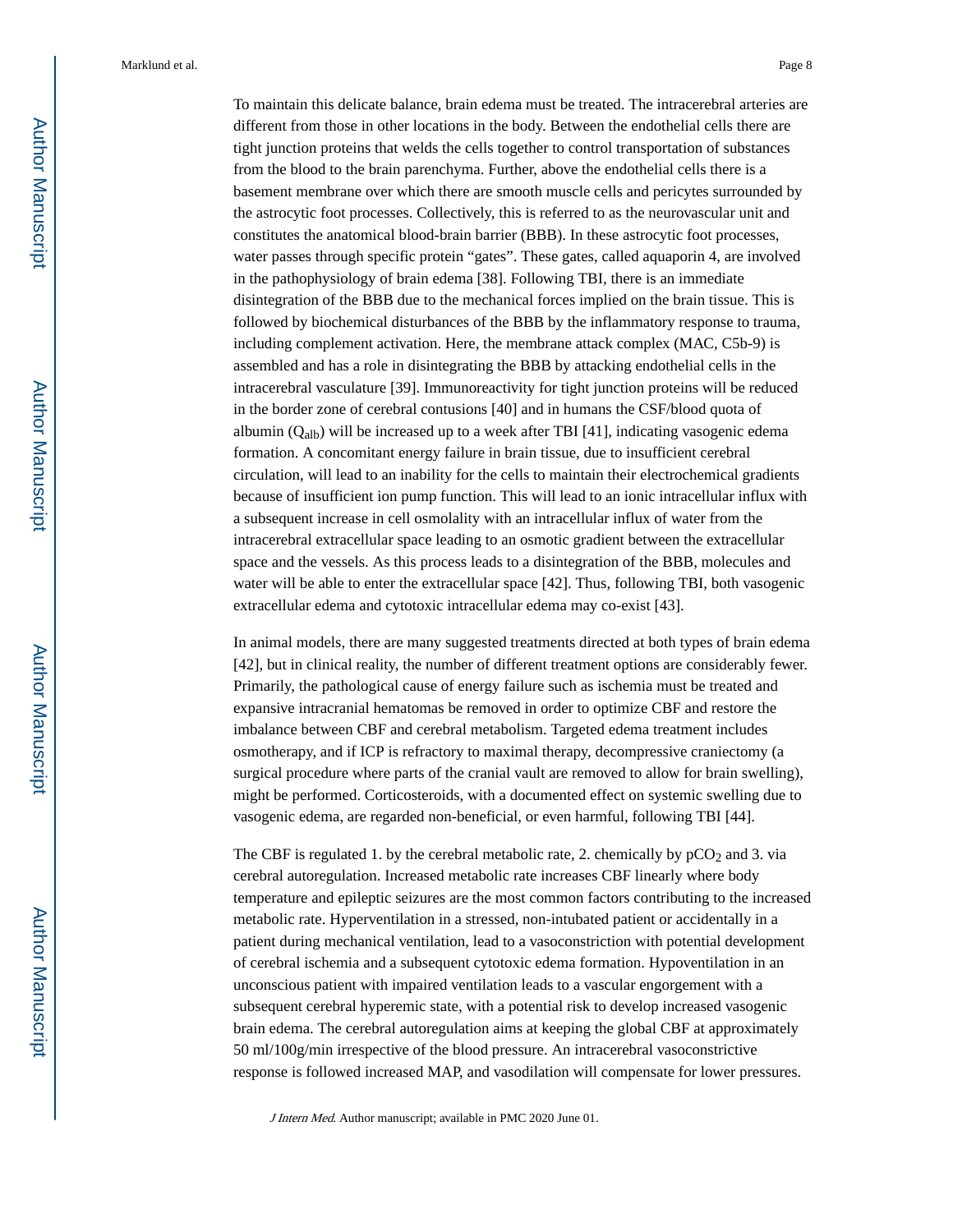These three regulatory mechanisms are often disturbed following TBI [45] and it is mandatory to monitor the patients thoroughly to identify the metabolic and cerebrovascular status of each TBI patient.

In the NCCU, three different intracranial monitors are commonly employed, 1. An ICP device aiding treatments aimed to optimize the ICP and enable the brain to maintain adequate cerebral blood flow, 2. Brain tissue oximetry ( $P_{BT}O_2$ ) to monitor oxygen transport to the brain, and 3. intracerebral microdialysis for neurochemical monitoring to enable the assessment of the metabolic state. These monitors are used in conjunction with others evaluating more global measures, such as iterative measurements of oxygen and arteriovenous lactate difference between the jugular bulb and the systemic circulation, continuous EEG monitoring to detect seizures, and protein biomarkers in serum (e.g. S100B [46]) as markers of treatment efficacy.

When an impaired BBB leads to vasogenic edema, excessively high blood pressure must be avoided, but with a subsequent risk for ischemia if the blood pressure is too low. Brain tissue oximetry and microdialysis can guide this treatment by assessing  $P_{\rm BT}O_2$  and the lactate/ pyruvate ratio (LPR), respectively. A declining  $P_{BT}O_2$  and increasing LPR indicates a metabolic crisis that should be treated immediately. By decreasing the cerebral metabolic rate, the need for excessive cerebral blood flow can be reduced, and restore the balance between metabolism and CBF.

Osmotherapy is a treatment directly targeting the brain edema, but there are well-known considerable risks for rebound effects (ICP increases following treatment) [47]. Osmotherapy is mainly instituted in the acute situation to gain time prior to surgery, but may also be used in the NCCU. While previously mannitol was preferably used, hypertonic saline may be associated with less adverse events and a slightly improved ability to decrease ICP [48].

In summary, following severe TBI, both cytotoxic and vasogenic edema caused by BBB damage and metabolic dysfunction, are present causing potentially life-threatening intracranial swelling. There are currently no pharmacological treatment options for brain edema, instead clinical conditions should be optimized by other means, including alleviation of the pathological causes of energy failure such as ischemia or expansive mass lesions, optimizing the CBF and cerebral metabolism as well as administering osmotherapy and (if all other medical interventions fail), decompressive craniectomy. **A schematic visualization depicting the progress from injury to potential symptoms is available in** Fig 1.

## **Interdisciplinary rehabilitation for complex needs after severe traumatic brain injury in adults**

Clinical management and rehabilitation of patients with persisting symptoms after mild TBI are addressed earlier in this article. Increasing severity of TBI is usually accompanied by greater severity and complexity of impairments of body structure and function, which contribute to activity limitations and participation restrictions [49]. Some or all of motor, behavioural, emotional, cognitive, language, and primary sensory function (vision, hearing,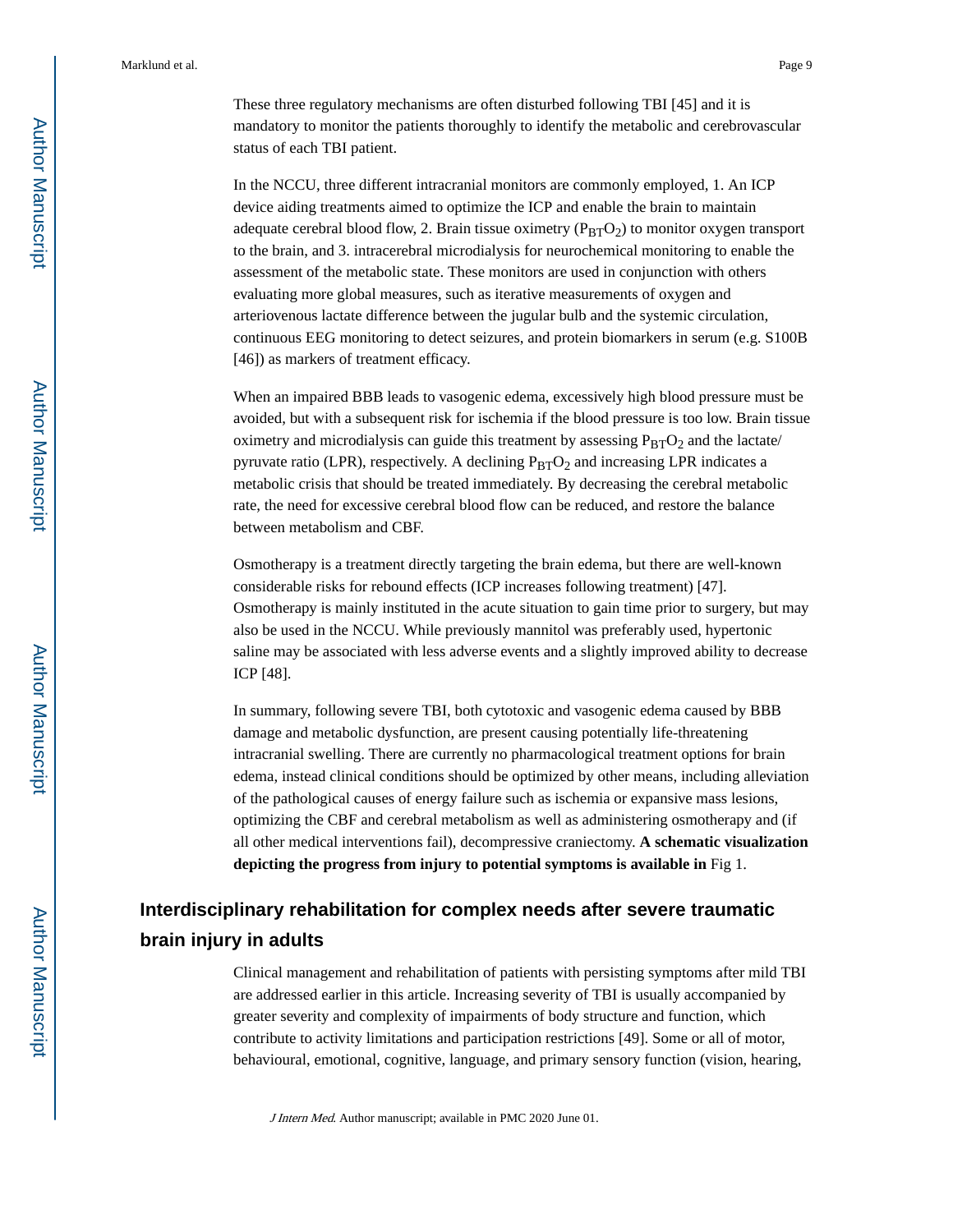sensation, smell, taste) may be affected and pain is common. Some patients have co-existing rehabilitation needs and/or rehabilitation restrictions due to considerable extra-cranial injuries after multi-trauma.

The extended time frames for the recovery process, which for patients with the most severe TBI may continue over months or even years [50], and the interaction of subacute medical complications (very common after severe TBI [51, 52]) with rehabilitation possibilities, add further complexity to rehabilitation planning. Doctors and their teams working within the medical speciality of rehabilitation medicine (physiatry in the US, equivalent neurological sub-specialties in some countries) offer specific brain injury knowledge and integration with a wider bio-psycho-social context to promote recovery for patients with complex needs after TBI [53].

#### **Components of brain injury rehabilitation**

Rehabilitation is traditionally envisaged by both health care professionals and lay people as involving a therapist working with a patient with the aim of regaining the ability to perform a particular activity; for example, a physiotherapist training walking ability or an occupational therapist providing aids and training to regain the ability to dress. Whilst such therapy is indeed a key component of rehabilitation, The World Health Organisation (WHO) definition of rehabilitation [54] is broader: "Rehabilitation is a set of interventions designed to optimize functioning and reduce disability in individuals with health conditions in interaction with their environment".

Brain injury rehabilitation promotes recovery through three main approaches:

- **•** Complications in the days to months after brain injury are prevented, detected and managed through frequent, specialised medical follow-up. Spontaneous improvement is thus maximised with normalisation of network processes as neuroinflammatory and other acute processes resolve.
- **•** Neuroplasticity is promoted by rehabilitation interventions, traditionally therapies such as physiotherapy, speech and language therapy, neuropsychology, and others, leading to restitution of body function.
- **•** Compensatory rehabilitation interventions maximise independence and quality of life: for example, a wheelchair may enable independent mobility, aids such as kitchen timers may enable safe home living. Compensatory interventions are particularly relevant for more severe TBI where it may not be medically realistic for function to be completely restored. There is however some theoretical risk that early focus on compensatory interventions may counteract restitution of function.

The evidence base for rehabilitation after TBI is growing [55], and evidence-based guidelines have begun to emerge [56]. There remain however many aspects where evidence is insufficient for detailed rehabilitation planning for the individual patient. A minority of guidelines are specific to TBI [57]; more commonly TBI is included under the umbrella term "acquired brain injury".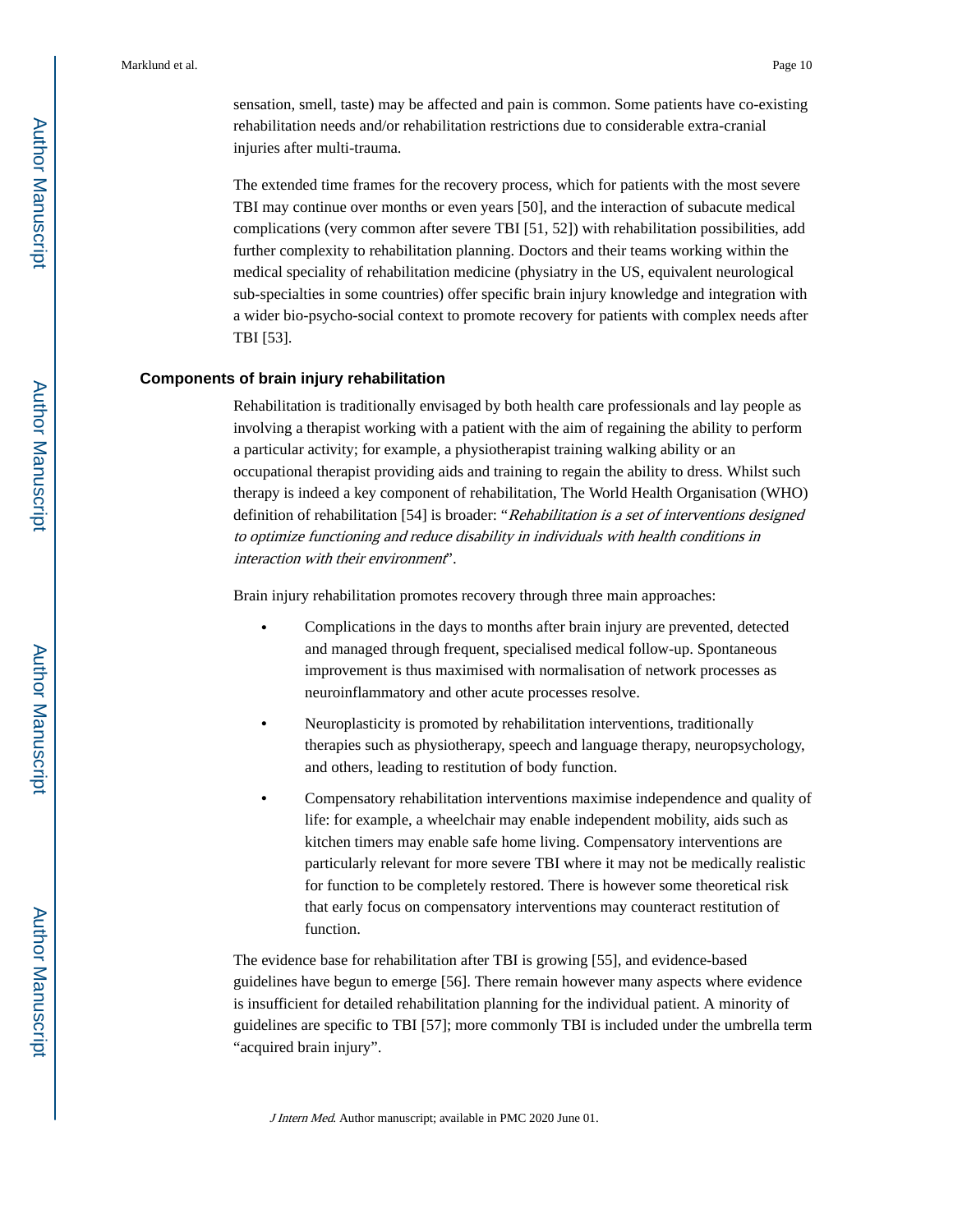### **Newer rehabilitation approaches**

Recent research has begun to expand the range of interventions promoting neuroplasticity beyond traditional rehabilitation with a therapist. Neuromodulation, pharmacotherapy and new technologies are attractive techniques where current evidence regarding efficacy is as yet largely insufficient to support incorporation into routine clinical practice.

The rehabilitation evidence base is somewhat more advanced for stroke rehabilitation than for rehabilitation after severe TBI. Despite important pathophysiological differences there are some similarities between severe impairments after stroke and after TBI; stroke patients have also suffered sudden onset brain injury to a previously normally developed brain and may have similar activity and participation restrictions. Findings from the stroke literature may at least suggest interesting hypotheses and treatment strategies for further evaluation in patients with TBI. Clinical rehabilitation services for more complex needs are often organised for acquired brain injury rather than specifically for TBI, an organisational factor likely to contribute to difficulties in developing TBI-specific rehabilitation.

Studies of neuromodulation with transcranial magnetic stimulation or direct current stimulation are promising but are still at a relatively early stage [58], lagging behind the stroke literature [59]. It is likely to be some years before sufficiently robust studies are available for TBI-specific evidence-based clinical recommendations.

Pharmacological interventions promoting neuroplasticity are of intense current interest for stroke patients. The exploitation of previously underrecognized effects of drugs developed for other purposes (as such having well defined safety profiles and many years of experience of clinical usage) is attractive. One example is identification of positive effects of Fluoxetine on motor recovery in non-depressed patients after ischaemic stroke [60], with current studies extending recruitment to also include haemorrhagic stroke [61]. It is unclear whether similar clinical benefits occur after TBI; several of the putative mechanisms are certainly relevant after TBI and the simplicity of such an intervention is attractive [61].

An equally important but understudied element regarding pharmacological influences on neuroplasticity, is the potential negative effects of medications commonly used to manage symptoms during sub-acute recovery after moderate to severe TBI. One example is the use of typical neuroleptics such as Haloperidol using post-traumatic agitation, despite animal studies suggesting negative effects on neuroplasticity [62]. Actual clinical impact in the short and long term is largely unknown. Organisational aspects contribute to perpetuating an inadequate research base; during the important sub-acute period many patients have left the neurosurgical unit but often do not have immediate access to inpatient rehabilitation due to waiting times, stringent rehabilitation admission criteria requiring medical stability, or insurance issues. As such it is often clinicians who are not specialists in brain injury rehabilitation who must manage sub-acute symptoms and complications on busy general medical or surgical wards. Recent studies show a negative association between increasing time between discharge from intensive care and admission to rehabilitation with outcome not explained by initial injury severity [63], and better outcomes for patients receiving rehabilitation in a continuous chain initiated in the intensive care unit [64].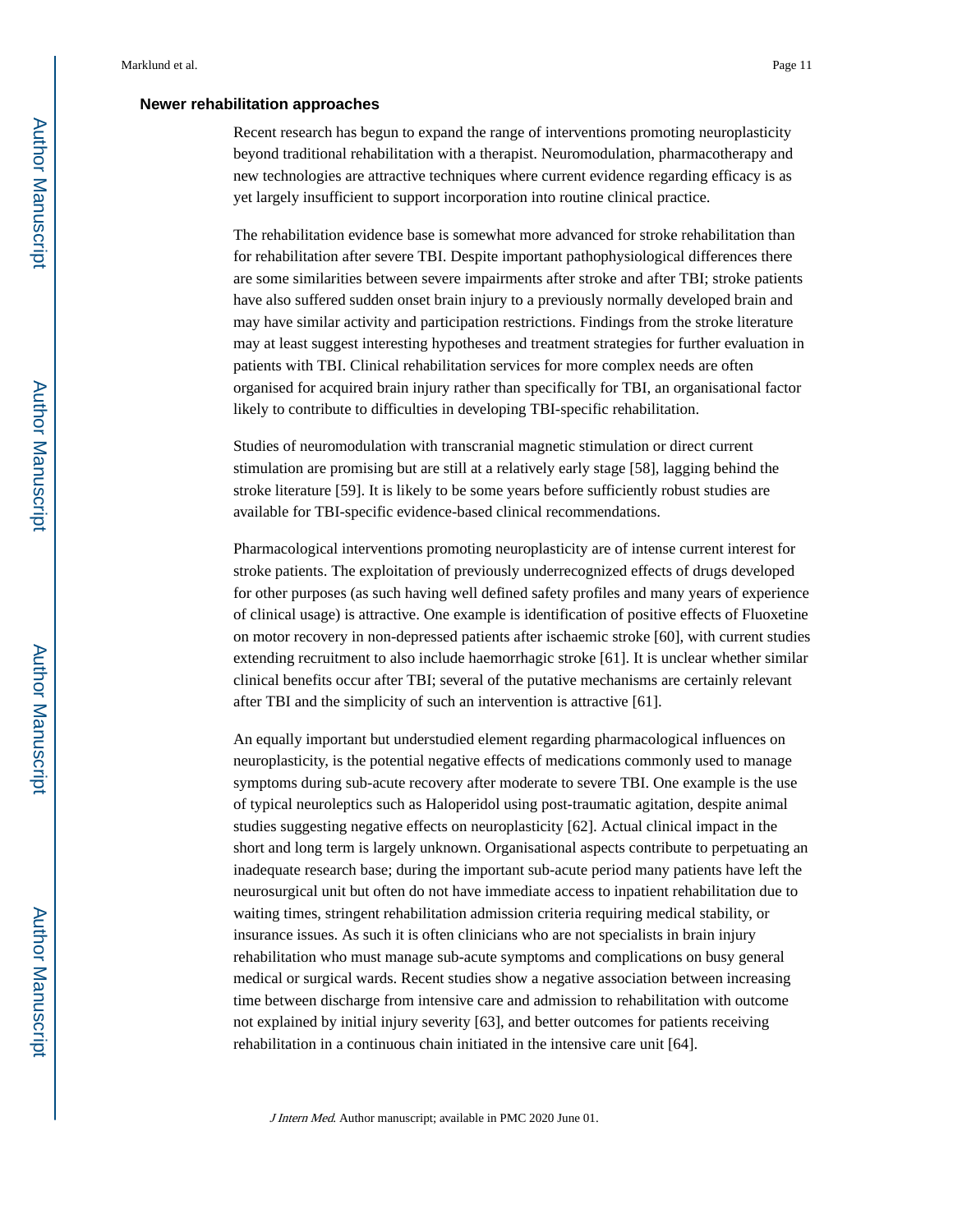There is growing interest in technology in rehabilitation, either as an aid to more traditional rehabilitation promoting gain in function, particularly exoskeletons for motor function [65], or as a potentially powerful form of compensatory aid. The research base is however still in its infancy: whilst motor deficits can have a major impact on function for some individuals surviving severe TBI, these patients are relatively few in number. National and international collaborations will be needed to improve the evidence base.

#### **Assessing rehabilitation needs**

A prerequisite for adequate rehabilitation is adequate assessment. Neuroimaging findings and rehabilitation needs are only loosely correlated. Standard neurological examination is not primarily focused on describing rehabilitation needs, rather on contributing to the process of differential diagnosis according to a framework such as ICD-10. However, patients with the same ICD-10 diagnosis often have very different rehabilitation needs, and an assessment based on the International Classification of Functioning, Disability and Health (ICF) is instead recommended [49]. A complicating factor after severe TBI is that the patient's insight into his/her deficits is often affected, such that overreliance on patients' reported symptoms risks missing important aspects that may be amenable to rehabilitation. With more severe injuries, the very complexity of deficits may make isolated assessment by any one profession (e.g. neuropsychologist, physiotherapist, speech and language therapist) potentially inaccurate – see case example

A system also needs to be in place to allow for repeated qualified assessment reflecting the dynamic process of recovery and changes in rehabilitation needs over time: for example, a patient who several weeks after TBI cannot participate actively in rehabilitation may risk being discharged to community services without specialist rehabilitation follow up and thus without access to interdisciplinary rehabilitation a few weeks later when s/he may have regained to ability to participate actively.

Whilst the ICF research section Core Sets have gone some way to highlighting common difficulties after TBI [66], there lacks international consensus on how to triage patients to different levels of rehabilitation assessment to allow identification of an appropriate rehabilitation service for the individual.

In conclusion, co-ordinated interdisciplinary rehabilitation promotes recovery after severe TBI [55]. The challenge in the coming years is to create health care systems promoting timely access to appropriate rehabilitation for those patients who need it. Exciting new rehabilitation methods are emerging including non-invasive neurostimulation, new technologies and new uses of existing drugs; the next challenge is to perform sufficiently large and methodologically robust trials to provide the evidence that is needed to launch these into routine clinical practice. A summary of rehabilitation aspects in moderate and severe TBI is available in Table 5.

## **Cognitive Rehabilitation**

Cognitive rehabilitation (CR) refers to interventions used to compensate for or resolve cognitive impairments and reduce disability [67]. This generic therapy is a heterogeneous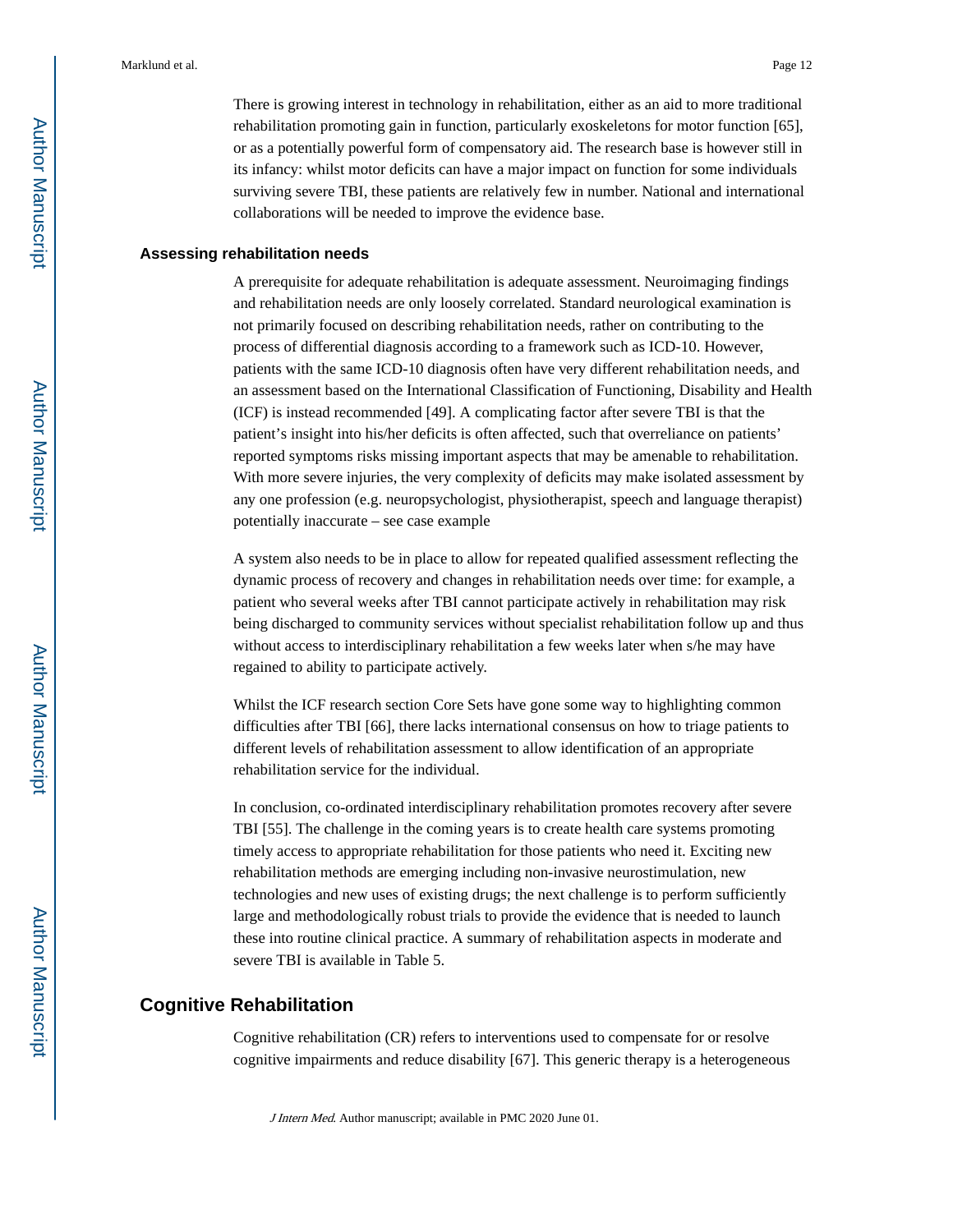array of treatments without a unified theoretical framework which are performed in various settings, including more recently web-based interventions. The goals of CR also include improving quality of life [68]. It is important to distinguish CR from cognitive behavioral therapy (CBT) which is designed to challenge and mitigate maladaptive thoughts and beliefs of an individual to effect behavioral change [67]. CBT is used to treat depression and other emotional conditions following concussion; CR and CBT can be employed concurrently or sequentially by different therapists or in some cases by the same therapist.

CR is more commonly indicated to treat the sequelae of moderate to severe traumatic brain injury, but repetitive concussion or mild TBI (mTBI) may result in persistent cognitive problems in a subgroup of patients. Although transient cognitive dysfunction (e.g., poor concentration, memory problem) during the first 2 to 4 weeks after a sports related concussion is common and can persist for 3 months after non-sports mTBI, these effects resolve in most athletes (and non-athletes) without CR. However, the clinical management of concussion includes evaluation of cognition and monitoring the clinical course over the first 2 to 4 weeks in sports concussion and by a follow-up visit in non-sports mTBI. Prescribing gradual return to studies and occupational duties that involve intensive concentration and time pressure is often recommended by clinicians to mitigate development of secondary anxiety, depression, and even aggravation of post-concussion symptoms.

CR is recommended in patients with persistent cognitive impairment; this may be restorative as in learning strategies to enhance goal management and cognitive efficiency in everyday activities [69]. Goal management training (GMT) involves strategies in problem solving, prioritizing goals, and inhibiting attention to less relevant, distracting information [69]. A recent review of clinical trials of GMT concluded that there is support for the effectiveness of this intervention with small to moderate effect sizes and some evidence for maintenance of gains at follow-up [69]. Limitations in the existing clinical trials for CR interventions include small sample size, lack of evidence in some studies for generalization of positive effects across situations, and some of the CR interventions also lack support for maintenance of the gains over time.

Compensatory cognitive interventions include learning to use a smart phone for reminders of appointments and to maintain lists of contacts and other information that is important in everyday activities. Telephone apps could also be used to enhance generalization of therapies such as GMT. Many patients may benefit from a combination of restorative and compensatory interventions; some interventions incorporate elements of both of these categories of treatment.

Emerging approaches to CR include the addition of neuromodulation by transient direct cortical stimulation (tDCS) or transient magnetic stimulation (TMS). The latter is used to treat depression as well, but entails a risk of seizures which is a concern especially after moderate to severe TBI [70]. Neuromodulation is thought to enhance neuroplasticity and purportedly facilitate training-related reorganization of brain networks. Pharmacologic treatment in combination with CR is infrequently used to treat sports related concussion or non-sports mTBI. However, medications such as methylphenidate have received support in clinical trials to treat attention disturbance after moderate to severe TBI [71].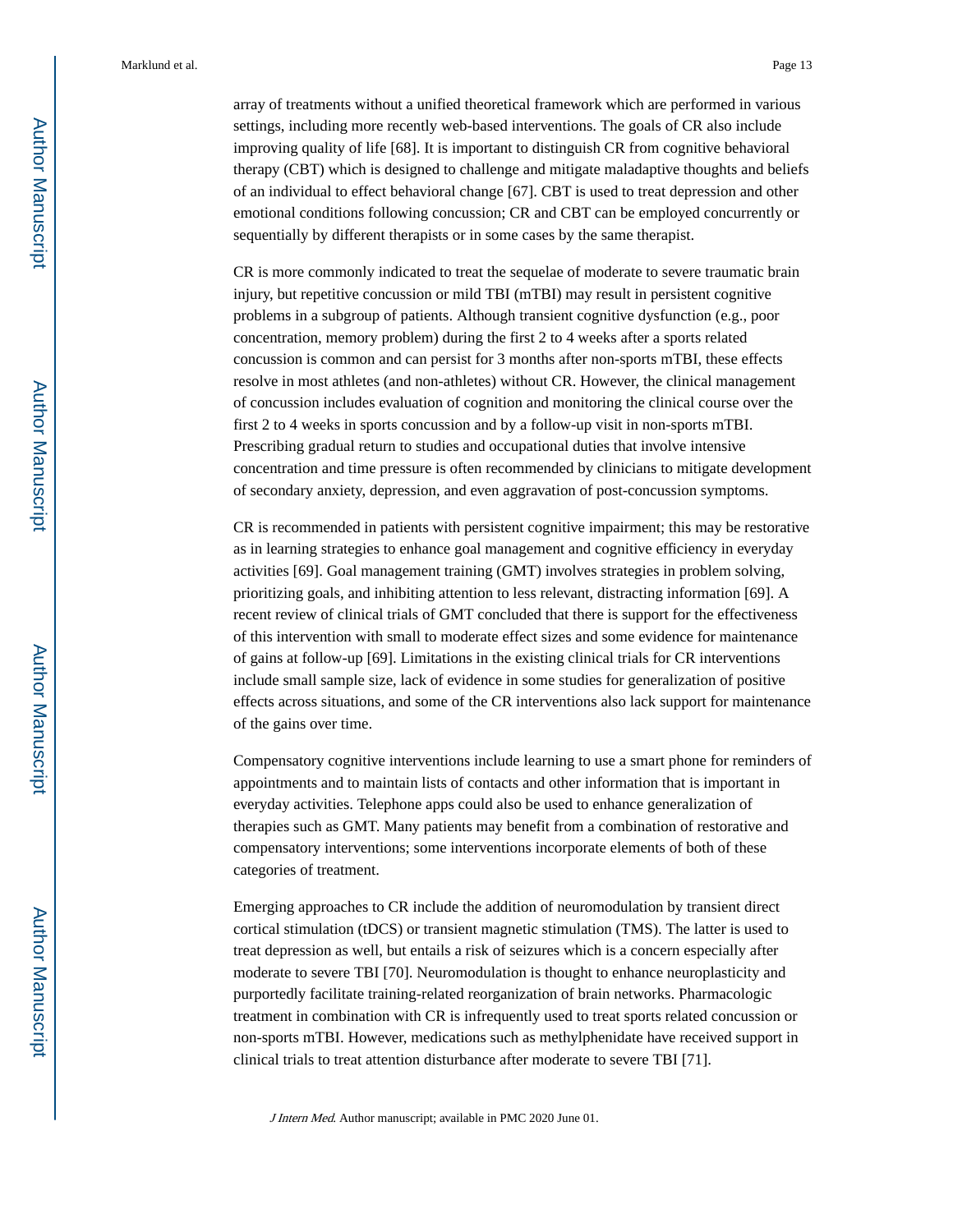The neural mechanisms underpinning CR are not well understood. In contrast to lateralized cognitive and language deficits after stroke, disturbance of memory and attention after concussion is attributed to network dysfunction involving multiple brain regions. Acquiring resting state functional MRI to measure functional connectivity of the default mode network (DMN) has shown dysfunction in athletes recovering from concussion [72]. The DMN and related networks are implicated in shifting between attention to tasks and self-referential mental activity; dysfunction may mediate difficulty in concentration following concussion. It is plausible that CR may facilitate recovery of DMN functioning.

In summary, CR consists of an array of restorative and compensatory techniques which are useful in treating persistent cognitive deficit after concussion or mTBI, but are more routinely employed following more severe TBI. CR is an evolving therapy which would benefit from more rigorous clinical trials. The format of CR may change as new technologies are used in combination with established techniques. Table 6 provides a summary of CR following TBI.

A graphical overview of the moments from injury to rehabilitation is provided in Fig 2.

## **Conclusions**

The consequences of TBI, independent of severity, may be long lasting and result in varying degrees of permanent disability. SRCs are of increasing concern as a mild TBI, and management steps must be initiated at time of impact by rapid assessment at the sideline, as well as at later stages following the injury to reduce the risk for deterioration and to optimize recovery. For those that suffer from severe TBI, improvements in neuro-critical care monitoring allow for the detection of numerous factors exacerbating the injury, and aid in refining management. Following the initial post-injury phase, rehabilitation is essential in order to facilitate recovery. New methods of cognitive rehabilitation may play an important role, although future and more structured trials are warranted to evaluate their effect.

## **Acknowledgements**

NM is supported by Swedish Brain Foundation and the Swedish Research Council under the framework of EU-ERA-NET NEURON CnsAFlame. HL is supported by NIH grants R21NS086714Department (PIs: H. Levin, S. Ott, P. Dash), PT13078 DOD (PI: G. Manley), and PT13078 DOD (PI: E. Wilde). PM is supported by grants from the National Health and Medical Research Council of Australia (APP1141609; APP1127007). EPT is supported by grants from Swedish Society for Medical Research.

The funding sources had no role in the design of this study or during its execution, analyses, interpretation of the data, or decision to submit results.

Eric P Thelin organized the Old Servant's Brain Injury Symposium at the Karolinska Institutet and received honorarium from Journal of Internal Medicine/"Stiftelsen för Gamla Tjänarinnor" for this.

Niklas Marklund and Eric P Thelin has received financial support in order to prepare this manuscript from Journal of Internal Medicine.

## **References**

1. McCrory P, Meeuwisse W, Dvorak J, et al. Consensus statement on concussion in sport-the 5(th) international conference on concussion in sport held in Berlin, October 2016. Br J Sports Med 2017; 51: 838–47. [PubMed: 28446457]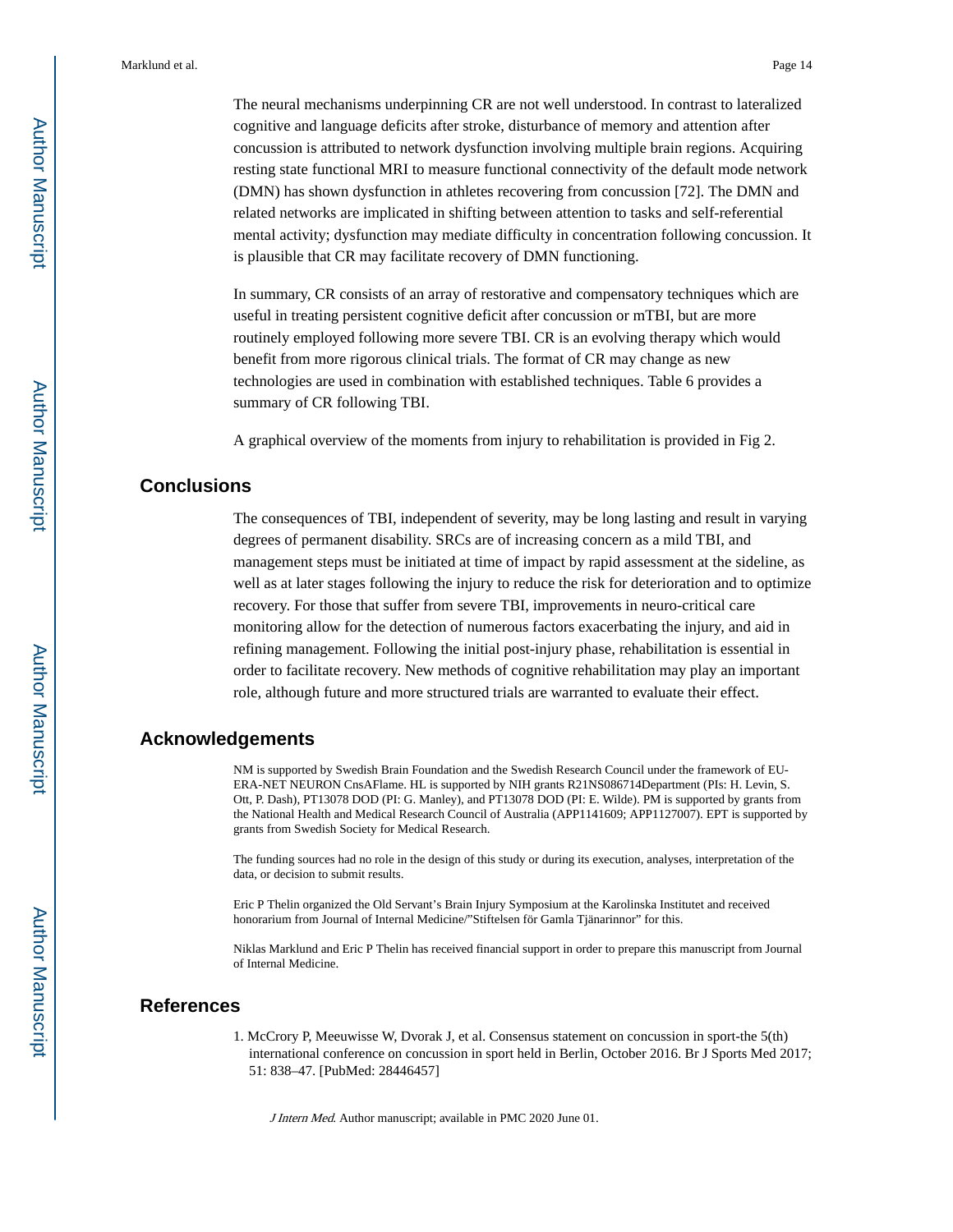- 2. Dougan BK, Horswill MS, Geffen GM. Athletes' Age, Sex, and Years of Education Moderate the Acute Neuropsychological Impact of Sports-Related Concussion: A Meta-analysis. J Int Neuropsychol Soc 2013: 1–17.
- 3. Iverson GL, Gardner AJ, Terry DP, Ponsford JL, Sills AK, Broshek DK, Solomon GS. Predictors of clinical recovery from concussion: a systematic review. British journal of sports medicine 2017; 51: 941–8. [PubMed: 28566342]
- 4. Baker JG, Leddy JJ, Darling SR, Shucard J, Makdissi M, Willer BS. Gender Differences in Recovery From Sports-Related Concussion in Adolescents. Clinical pediatrics 2016; 55: 771–5. [PubMed: 26378093]
- 5. Pfaller AY, Nelson LD, Apps JN, Walter KD, McCrea MA. Frequency and Outcomes of a Symptom-Free Waiting Period After Sport-Related Concussion. The American journal of sports medicine 2016; 44: 2941–6. [PubMed: 27371548]
- 6. Abraham P, Saumet JL, Chevalier JM. External Iliac Artery Endofibriosis in Athletes. Sports medicine (Auckland, NZ 1997; 24: 221–6.
- 7. Merritt VC, Rabinowitz AR, Arnett PA. Injury-related predictors of symptom severity following sports-related concussion. J Clin Exp Neuropsychol 2015; 37: 265–75. [PubMed: 25685959]
- 8. McCrory P, Feddermann-Demont N, Dvorak J, et al. What is the definition of sports-related concussion: a systematic review. Br J Sports Med 2017; 51: 877–87. [PubMed: 29098981]
- 9. Patricios J, Fuller GW, Ellenbogen R, et al. What are the critical elements of sideline screening that can be used to establish the diagnosis of concussion? A systematic review. Br J Sports Med 2017; 51: 888–94. [PubMed: 28270437]
- 10. Davis GA, Ellenbogen RG, Bailes J, et al. The Berlin International Consensus Meeting on Concussion in Sport. Neurosurgery 2018; 82: 232–6. [PubMed: 29106653]
- 11. Meaney DF, Smith DH. Biomechanics of concussion. Clin Sports Med 2011; 30: 19–31, vii. [PubMed: 21074079]
- 12. Feddermann-Demont N, Echemendia RJ, Schneider KJ, et al. What domains of clinical function should be assessed after sport-related concussion? A systematic review. Br J Sports Med 2017; 51: 903–18. [PubMed: 29098983]
- 13. Yengo-Kahn AM, Hale AT, Zalneraitis BH, Zuckerman SL, Sills AK, Solomon GS. The Sport Concussion Assessment Tool: a systematic review. Neurosurg Focus 2016; 40: E6.
- 14. Echemendia RJ, Meeuwisse W, McCrory P, et al. The Concussion Recognition Tool 5th Edition (CRT5): Background and rationale. Br J Sports Med 2017; 51: 870–1. [PubMed: 28446450]
- 15. Sussman ES, Ho AL, Pendharkar AV, Ghajar J. Clinical evaluation of concussion: the evolving role of oculomotor assessments. Neurosurg Focus 2016; 40: E7.
- 16. Rizzo JR, Hudson TE, Dai W, et al. Rapid number naming in chronic concussion: eye movements in the King-Devick test. Ann Clin Transl Neurol 2016; 3: 801–11. [PubMed: 27752515]
- 17. Aubry M, Cantu R, Dvorak J, et al. Summary and agreement statement of the 1st International Symposium on Concussion in Sport, Vienna 2001. Clin J Sport Med 2002; 12: 6–11. [PubMed: 11854582]
- 18. Schneider KJ, Leddy JJ, Guskiewicz KM, et al. Rest and treatment/rehabilitation following sportrelated concussion: a systematic review. Br J Sports Med 2017; 51: 930–4. [PubMed: 28341726]
- 19. Nordstrom A, Nordstrom P, Ekstrand J. Sports-related concussion increases the risk of subsequent injury by about 50% in elite male football players. British journal of sports medicine 2014; 48: 1447–50. [PubMed: 25082616]
- 20. Cross M, Kemp S, Smith A, Trewartha G, Stokes K. Professional Rugby Union players have a 60% greater risk of time loss injury after concussion: a 2-season prospective study of clinical outcomes. British journal of sports medicine 2016; 50: 926–31. [PubMed: 26626266]
- 21. Terwilliger VK, Pratson L, Vaughan CG, Gioia GA. Additional Post-Concussion Impact Exposure May Affect Recovery in Adolescent Athletes. J Neurotrauma 2016; 33: 761–5. [PubMed: 26421452]
- 22. Manville J, Laurer HL, Steudel WI, Mautes AE. Changes in cortical and subcortical energy metabolism after repetitive and single controlled cortical impact injury in the mouse. J Mol Neurosci 2007; 31: 95–100. [PubMed: 17478883]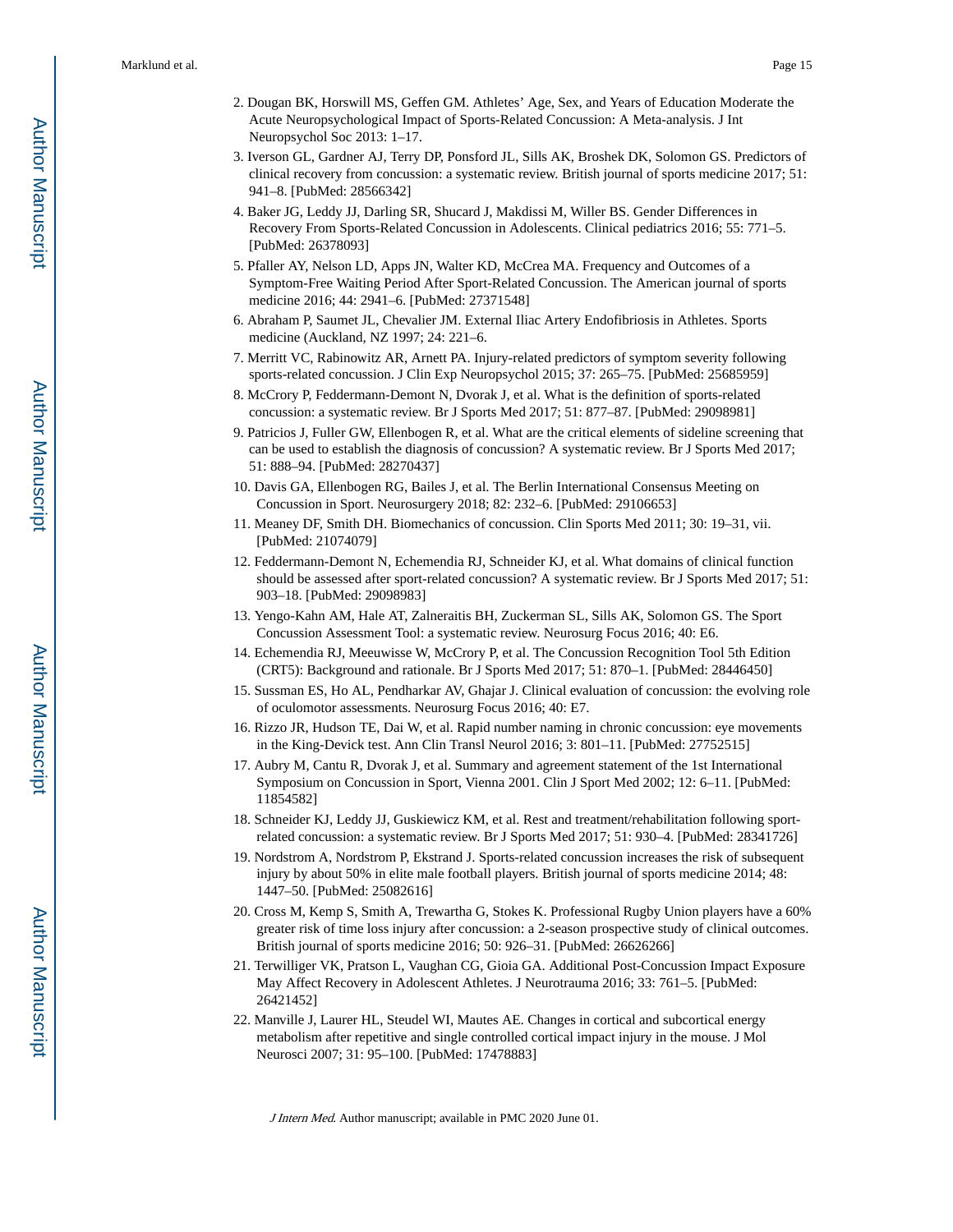- 23. Shitaka Y, Tran HT, Bennett RE, Sanchez L, Levy MA, Dikranian K, Brody DL. Repetitive closedskull traumatic brain injury in mice causes persistent multifocal axonal injury and microglial reactivity. Journal of neuropathology and experimental neurology 2011; 70: 551–67. [PubMed: 21666502]
- 24. Longhi L, Saatman KE, Fujimoto S, et al. Temporal window of vulnerability to repetitive experimental concussive brain injury. Neurosurgery 2005; 56: 364–74; discussion −74. [PubMed: 15670384]
- 25. Laurer HL, Bareyre FM, Lee VM, et al. Mild head injury increasing the brain's vulnerability to a second concussive impact. J Neurosurg 2001; 95: 859–70. [PubMed: 11702878]
- 26. Newsome MR, Li X, Lin X, et al. Functional Connectivity Is Altered in Concussed Adolescent Athletes Despite Medical Clearance to Return to Play: A Preliminary Report. Front Neurol 2016; 7: 116. [PubMed: 27504104]
- 27. Broglio SP, Macciocchi SN, Ferrara MS. Neurocognitive performance of concussed athletes when symptom free. J Athl Train 2007; 42: 504–8. [PubMed: 18174938]
- 28. Schneider RC. Head and Neck Injuries in Football: Mechanisms, Treatment, and Prevention Baltimore: Williams & Wilkins 1973.
- 29. Saunders RL, Harbaugh RE. The second impact in catastrophic contact-sports head trauma. JAMA 1984; 252: 538–9. [PubMed: 6737652]
- 30. Hebert O, Schlueter K, Hornsby M, Van Gorder S, Snodgrass S, Cook C. The diagnostic credibility of second impact syndrome: A systematic literature review. J Sci Med Sport 2016; 19: 789–94. [PubMed: 26795449]
- 31. McCrory PR, Berkovic SF. Second impact syndrome. Neurology 1998; 50: 677–83. [PubMed: 9521255]
- 32. Mori T, Katayama Y, Kawamata T. Acute hemispheric swelling associated with thin subdural hematomas: pathophysiology of repetitive head injury in sports. Acta neurochirurgica 2006; 96: 40–3. [PubMed: 16671421]
- 33. Makdissi M, Schneider KJ, Feddermann-Demont N, et al. Approach to investigation and treatment of persistent symptoms following sport-related concussion: a systematic review. Br J Sports Med 2017; 51: 958–68. [PubMed: 28483928]
- 34. Davis GA, Anderson V, Babl FE, et al. What is the difference in concussion management in children as compared with adults? A systematic review. Br J Sports Med 2017; 51: 949–57. [PubMed: 28455361]
- 35. Marmarou A A review of progress in understanding the pathophysiology and treatment of brain edema. Neurosurgical focus 2007; 22: E1.
- 36. Mokri B The Monro-Kellie hypothesis: applications in CSF volume depletion. Neurology 2001; 56: 1746–8. [PubMed: 11425944]
- 37. Lassen NA, Astrup J. Cerebral blood flow: Normal regulations and ischemic tresholds. In: Philip R Weistein AIF, ed, Protection of the brain from ischemia Baltimore: Williams & Wilkins 1990; 7– 19.
- 38. Zador Z, Bloch O, Yao X, Manley GT. Aquaporins: role in cerebral edema and brain water balance. Progress in brain research 2007; 161: 185–94. [PubMed: 17618977]
- 39. Stahel PF, Morganti-Kossmann C, Perez D, Redaelli C, Gloor B, Trentz O, Kossmann T. Intrathecal levels of complement-derivied soluble membrane attack complex (sC5b-9) correlate with blood-brain barrier dysfunction in patients with traumatic brain injury. Journal of neurotrauma 2001; 18: 773–81. [PubMed: 11526983]
- 40. Bellander BM, von Holst H, Fredman P, Svensson M. Activation of the complement cascade and increase of clusterin in the brain following a cortical contusion in the adult rat. J Neurosurg 1996; 85: 468–75. [PubMed: 8751634]
- 41. Bellander BM, Olafsson IH, Ghatan PH, Bro Skejo HP, Hansson LO, Wanecek M, Svensson MA. Secondary insults following traumatic brain injury enhance complement activation in the human brain and release of the tissue damage marker S100B. Acta Neurochir (Wien) 2011; 153: 90–100. [PubMed: 20686797]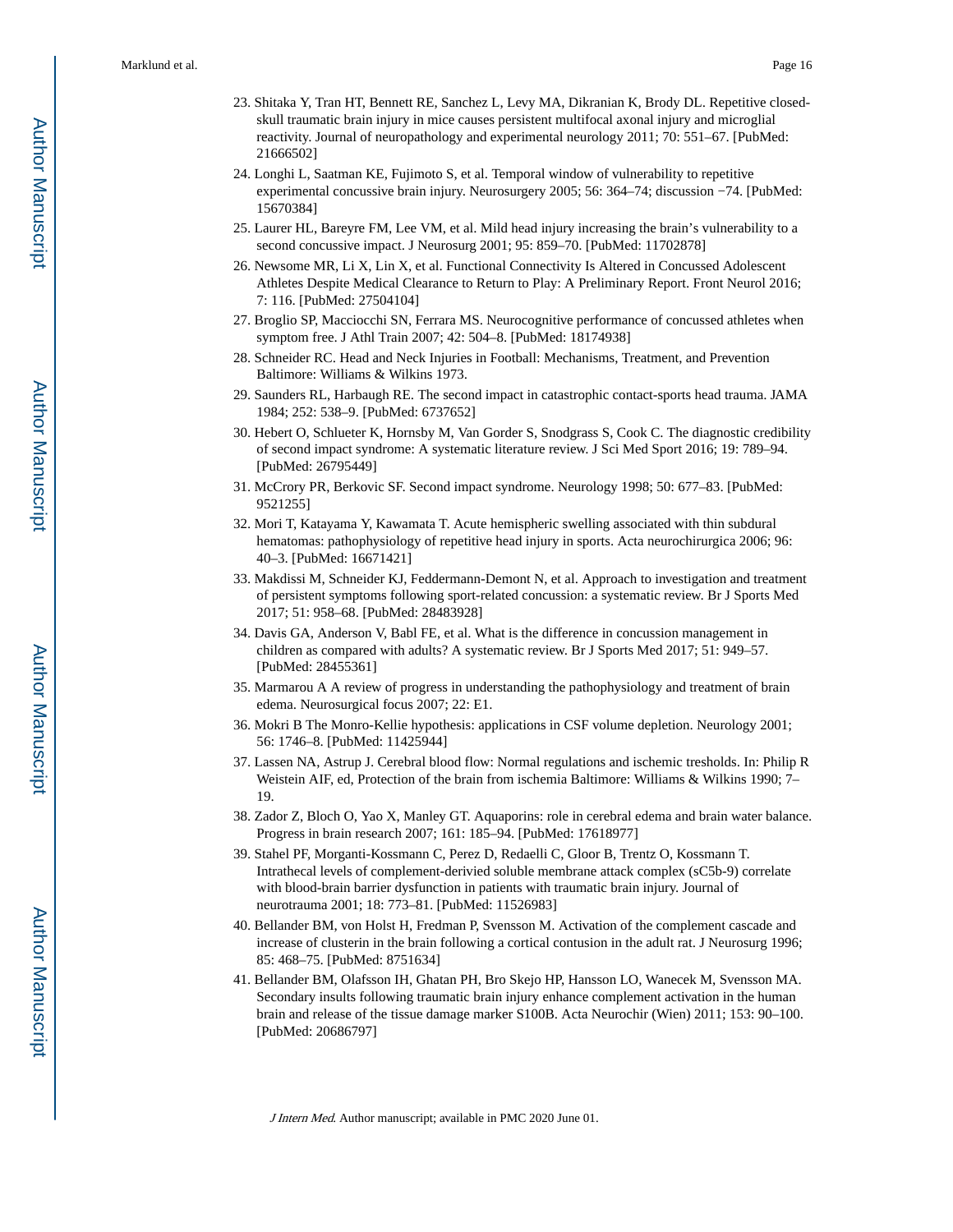- 42. Winkler EA, Minter D, Yue JK, Manley GT. Cerebral Edema in Traumatic Brain Injury: Pathophysiology and Prospective Therapeutic Targets. Neurosurgery clinics of North America 2016; 27: 473–88. [PubMed: 27637397]
- 43. Bullock R, Statham P, Patterson J, Wyper D, Hadley D, Teasdale E. The time course of vasogenic oedema after focal human head injury--evidence from SPECT mapping of blood brain barrier defects. Acta neurochirurgica Supplementum 1990; 51: 286–8. [PubMed: 2089918]
- 44. Roberts I, Yates D, Sandercock P, et al. Effect of intravenous corticosteroids on death within 14 days in 10008 adults with clinically significant head injury (MRC CRASH trial): randomised placebo-controlled trial. Lancet 2004; 364: 1321–8. [PubMed: 15474134]
- 45. Lee JH, Kelly DF, Oertel M, et al. Carbon dioxide reactivity, pressure autoregulation, and metabolic suppression reactivity after head injury: a transcranial Doppler study. J Neurosurg 2001; 95: 222–32. [PubMed: 11780891]
- 46. Thelin EP, Nelson DW, Bellander BM. Secondary peaks of S100B in serum relate to subsequent radiological pathology in traumatic brain injury. Neurocrit Care 2014; 20: 217–29. [PubMed: 24146416]
- 47. Muizelaar JP, Wei EP, Kontos HA, Becker DP. Mannitol causes compensatory cerebral vasoconstriction and vasodilation in response to blood viscosity changes. Journal of neurosurgery 1983; 59: 822–8. [PubMed: 6413661]
- 48. Gu J, Huang H, Huang Y, Sun H, Xu H. Hypertonic saline or mannitol for treating elevated intracranial pressure in traumatic brain injury: a meta-analysis of randomized controlled trials. Neurosurg Rev 2018.
- 49. International Classification of Functioning, Disability and Health (ICF), World Health Organisation.
- 50. Whyte J, Nakase-Richardson R, Hammond FM, et al. Functional outcomes in traumatic disorders of consciousness: 5-year outcomes from the National Institute on Disability and Rehabilitation Research Traumatic Brain Injury Model Systems. Arch Phys Med Rehabil 2013; 94: 1855–60. [PubMed: 23732164]
- 51. Godbolt AK, Stenberg M, Jakobsson J, Sorjonen K, Krakau K, Stalnacke BM, Nygren DeBoussard C. Subacute complications during recovery from severe traumatic brain injury: frequency and associations with outcome. BMJ Open 2015; 5: e007208.
- 52. Whyte J, Nordenbo AM, Kalmar K, et al. Medical complications during inpatient rehabilitation among patients with traumatic disorders of consciousness. Arch Phys Med Rehabil 2013; 94: 1877–83. [PubMed: 23735519]
- 53. British Society of Rehabilitation Medicine, Core Standards for Major Trauma. 2015.
- 54. Organization WH. Rehabilitation in health systems Geneva: World Health Organization. 2017.
- 55. Turner-Stokes L, Pick A, Nair A, Disler PB, Wade DT. Multi-disciplinary rehabilitation for acquired brain injury in adults of working age. Cochrane Database Syst Rev 2015: CD004170.
- 56. Network SIG. Brain Injury Rehabilitation in adults 2013.
- 57. Jolliffe L, Lannin NA, Cadilhac DA, Hoffmann T. Systematic review of clinical practice guidelines to identify recommendations for rehabilitation after stroke and other acquired brain injuries. BMJ Open 2018; 8: e018791.
- 58. Clayton E, Kinley-Cooper SK, Weber RA, Adkins DL. Brain stimulation: Neuromodulation as a potential treatment for motor recovery following traumatic brain injury. Brain Res 2016; 1640: 130–8. [PubMed: 26855256]
- 59. O'Brien AT, Bertolucci F, Torrealba-Acosta G, Huerta R, Fregni F, Thibaut A. Non-invasive brain stimulation for fine motor improvement after stroke: a meta-analysis. Eur J Neurol 2018; 25: 1017–26. [PubMed: 29744999]
- 60. Chollet F, Tardy J, Albucher JF, et al. Fluoxetine for motor recovery after acute ischaemic stroke (FLAME): a randomised placebo-controlled trial. Lancet Neurol 2011; 10: 123–30. [PubMed: 21216670]
- 61. Mead G, Hackett ML, Lundstrom E, Murray V, Hankey GJ, Dennis M. The FOCUS, AFFINITY and EFFECTS trials studying the effect(s) of fluoxetine in patients with a recent stroke: a study protocol for three multicentre randomised controlled trials. Trials 2015; 16: 369. [PubMed: 26289352]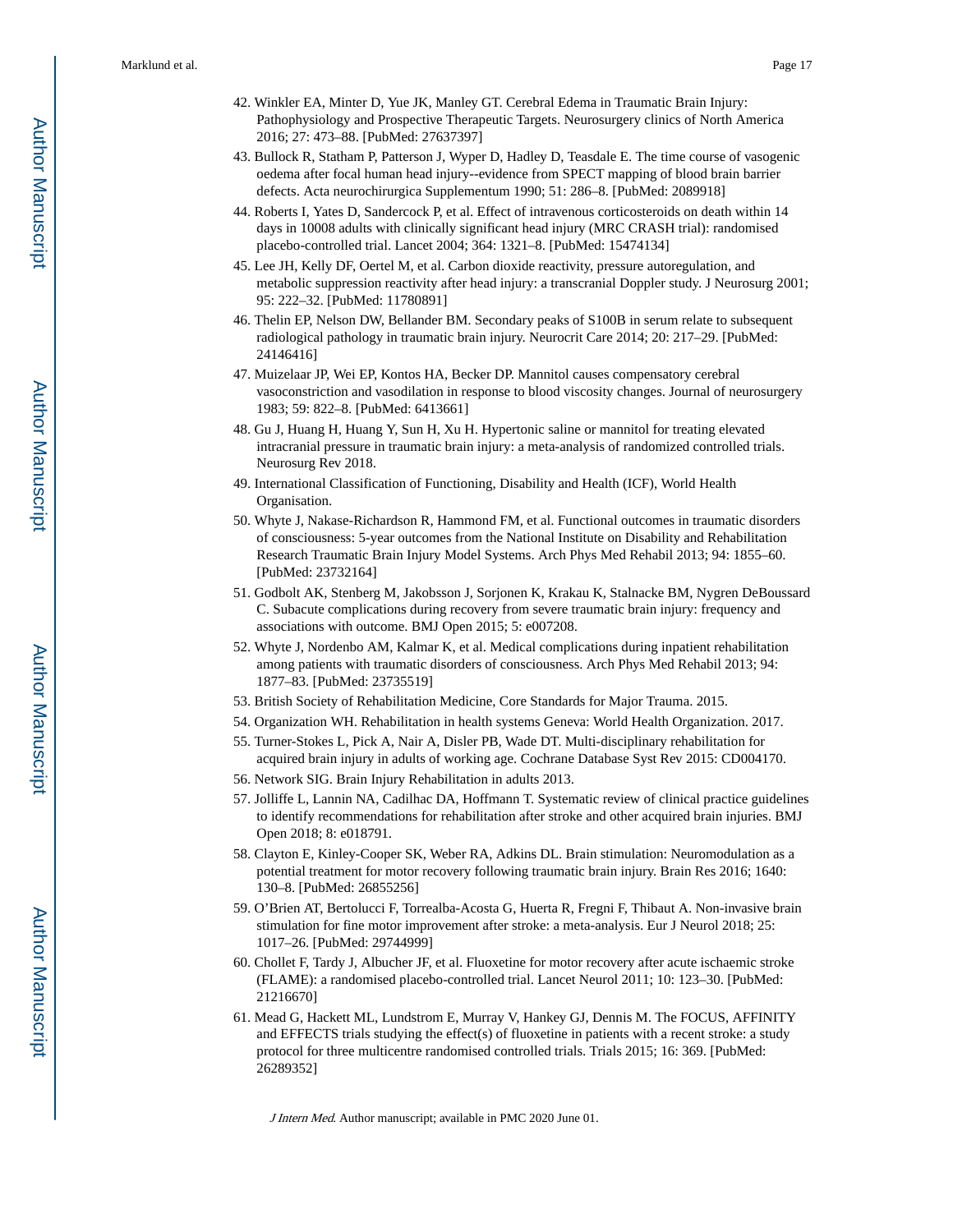- 62. Nasrallah HA, Chen AT. Multiple neurotoxic effects of haloperidol resulting in neuronal death. Ann Clin Psychiatry 2017; 29: 195–202. [PubMed: 28738100]
- 63. Godbolt AK, Stenberg M, Lindgren M, et al. Associations between care pathways and outcome 1 year after severe traumatic brain injury. J Head Trauma Rehabil 2015; 30: E41–51. [PubMed: 24901323]
- 64. Andelic N, Bautz-Holter E, Ronning P, et al. Does an early onset and continuous chain of rehabilitation improve the long-term functional outcome of patients with severe traumatic brain injury? J Neurotrauma 2012; 29: 66–74. [PubMed: 21864138]
- 65. Resquin F, Gonzalez-Vargas J, Ibanez J, et al. Adaptive hybrid robotic system for rehabilitation of reaching movement after a brain injury: a usability study. J Neuroeng Rehabil 2017; 14: 104. [PubMed: 29025427]
- 66. ICF Core sets for traumatic brain injury.
- 67. Graham R, Rivara FP, Ford MA, Spicer CM. SPORTS-RELATED CONCUSSIONS IN YOUTH Improving the Science, Changing the Culture 2014.
- 68. Cicerone KD, Dahlberg C, Kalmar K, et al. Evidence-based cognitive rehabilitation: recommendations for clinical practice. Arch Phys Med Rehabil 2000; 81: 1596–615. [PubMed: 11128897]
- 69. Stamenova V, Levine B. Effectiveness of goal management training(R) in improving executive functions: A meta-analysis. Neuropsychol Rehabil 2018: 1–31.
- 70. Bikson M, Brunoni AR, Charvet LE, et al. Rigor and reproducibility in research with transcranial electrical stimulation: An NIMH-sponsored workshop. Brain Stimul 2018; 11: 465–80. [PubMed: 29398575]
- 71. McDonald BC, Flashman LA, Arciniegas DB, et al. Methylphenidate and Memory and Attention Adaptation Training for Persistent Cognitive Symptoms after Traumatic Brain Injury: A Randomized, Placebo-Controlled Trial. Neuropsychopharmacology 2017; 42: 1766–75. [PubMed: 27874023]
- 72. Chamard E, Lichtenstein JD. A systematic review of neuroimaging findings in children and adolescents with sports-related concussion. Brain Inj 2018; 32: 816–31. [PubMed: 29648462]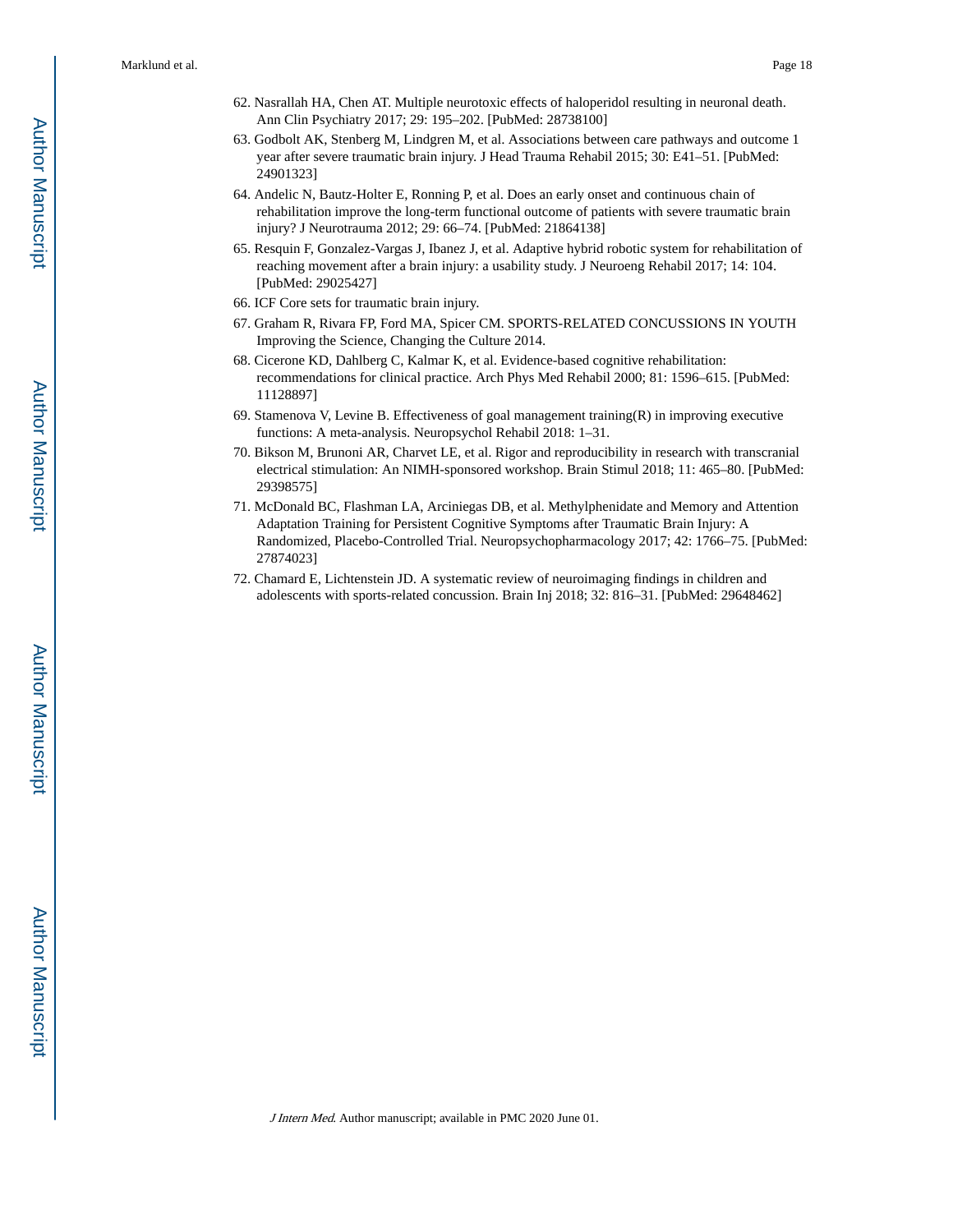## **Case example – interdisciplinary rehabilitation assessment of complex need**

A 20-year-old student who underwent ICP-monitoring for a sports-related TBI (extensive contusions with left hemisphere dominance) 6 months previously attends the neurosurgical clinic for follow-up. He has been unable to return to his studies and is inactive at home. No neurosurgical complications are found. He is referred for rehabilitation assessment

#### *Version 1:* **assessments by single therapists**

He is referred to a neuropsychologist for assessment due to concern about possible cognitive deficits and behavioural issues, and separately to a physiotherapist due to mild right sided hemiparesis. The neuropsychologist however has difficulty administering several planned cognitive tests due to the patient's hemiparesis affecting function in the dominant hand (writing), and also notes that the patient complains of uncontrolled pain in the same arm – it has not been possible to discontinue treatment with morphine initiated for headache immediately after the TBI. Speech problems are also noted, but a detailed evaluation of these lies outside the neuropsychologist's expertise. The neuropsychologist notes that current morphine treatment may be affecting cognition and precludes firm conclusions about TBI-related cognitive impairments. A program of therapy targeting negative behaviours is given, but with little effect. The physiotherapy program also has little effect – the patient fails to turn up on many occasions and when he does come is reluctant to participate in therapy due to pain.

## *Version 2:* **assessment by an interdisciplinary rehabilitation team (physician, physiotherapist, speech and language therapist, neuropsychologist, occupational therapist):**

The patient attends a coordinated team assessment over a period of a week, during which the team can have contact with each other, culminating in interdisciplinary discussion of findings and creation of a rehabilitation plan. A speech and language therapist characterizes a mild aphasia, considered to contribute to communication difficulties and frustration. The rehabilitation physician and physiotherapist note allodynia, neuropathic pain, and spasticity. Medications are adjusted to target neuropathic pain, eventually allowing cessation of morphine therapy. Treatment with botulinum toxin combined with physiotherapy contribute to improved hand function. Intensive speech therapy is provided, with improvement in aphasia. Assessment of cognition is complemented after these initial interventions, by the neuropsychologist in dialogue with a speech and language therapist, identifying executive difficulties that improve with strategy training. The rehabilitation team identify early that the patient has incomplete insight into his difficulties, and work continuously with the patient regarding this through the assessment and rehabilitation process. After intensive out-patient rehabilitation and co-ordination with the patient's college, he returns to his studies with support 9 months after injury.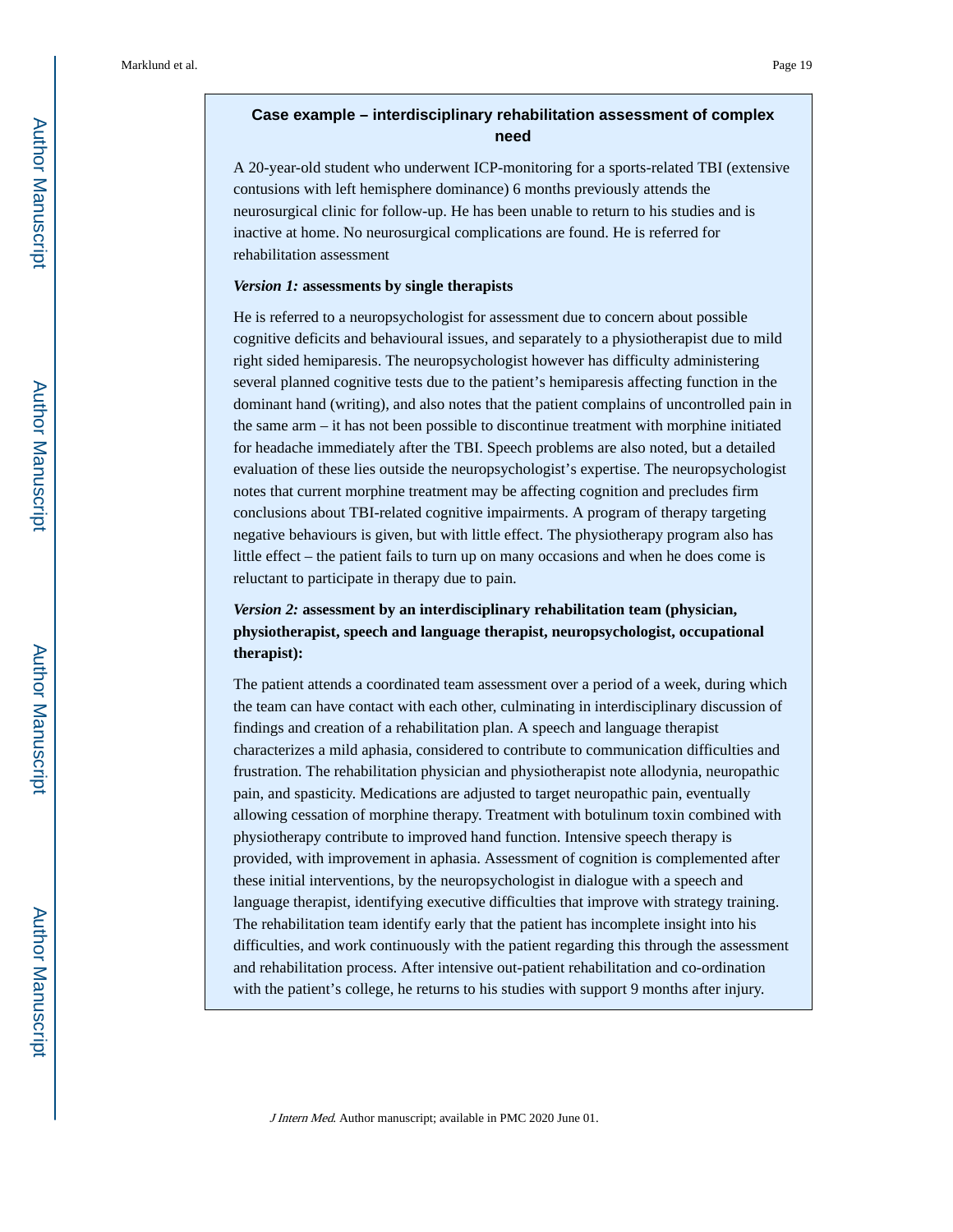

## **Figure 1.**

Overview of the processes that occur from brain injury that will result in subsequent symptoms, highlighting the detrimental secondary injury cascade which neuro-critical care is aiming to mitigate.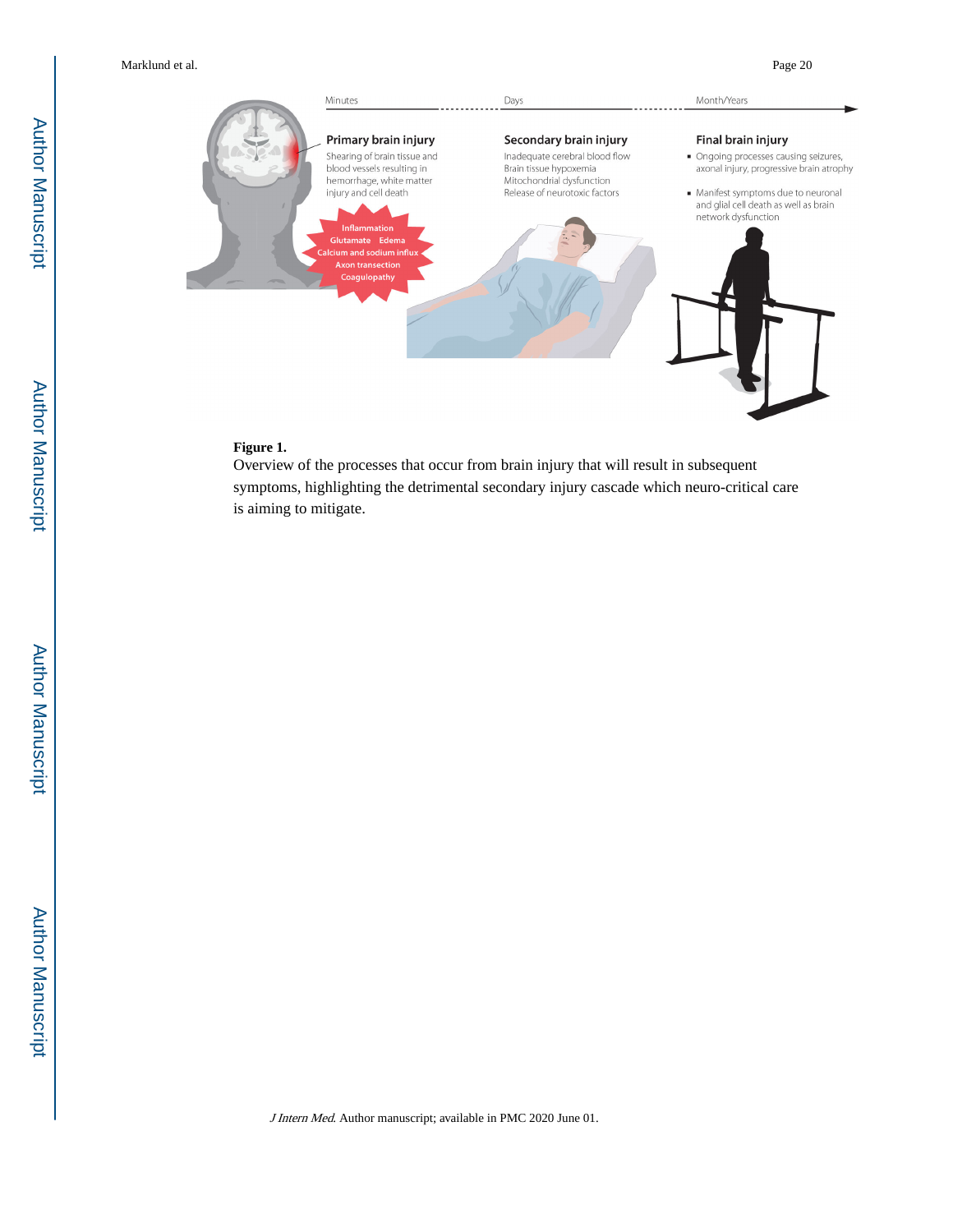

#### **Figure 2.**

Overview of sideline assessments of a sports-related concussion, treatment of more severe brain injuries and highlights of neuro-rehabilitation.

Author Manuscript

Author Manuscript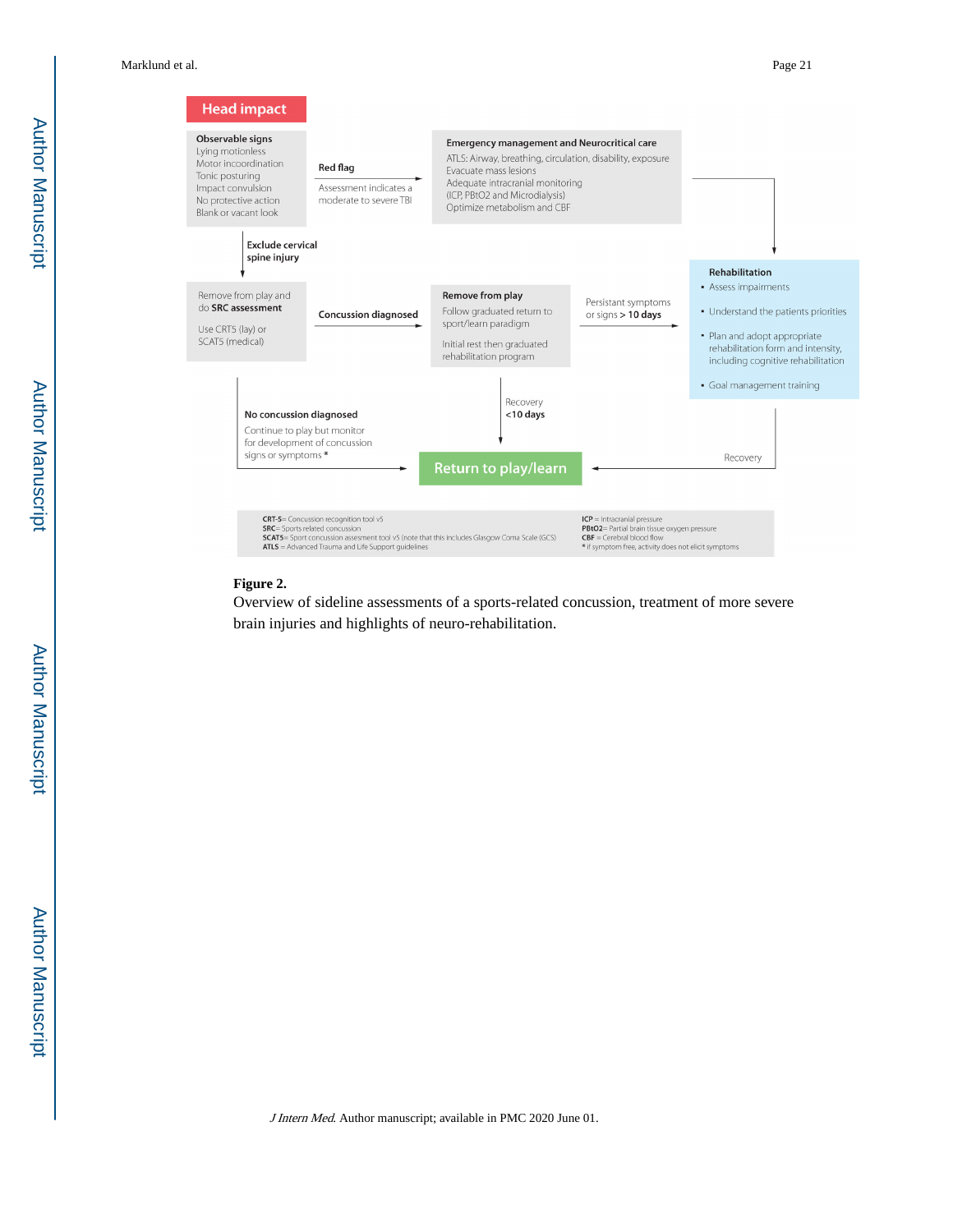## **Table 1.**

## Common observable signs associated with a sports-related concussion.

| Loss of consciousness   |
|-------------------------|
| Slow getting up         |
| <b>Balance</b> problems |
| Vacant look             |
| Disorientated           |
| Amnesia                 |
| Clutching the head      |
| Facial injury           |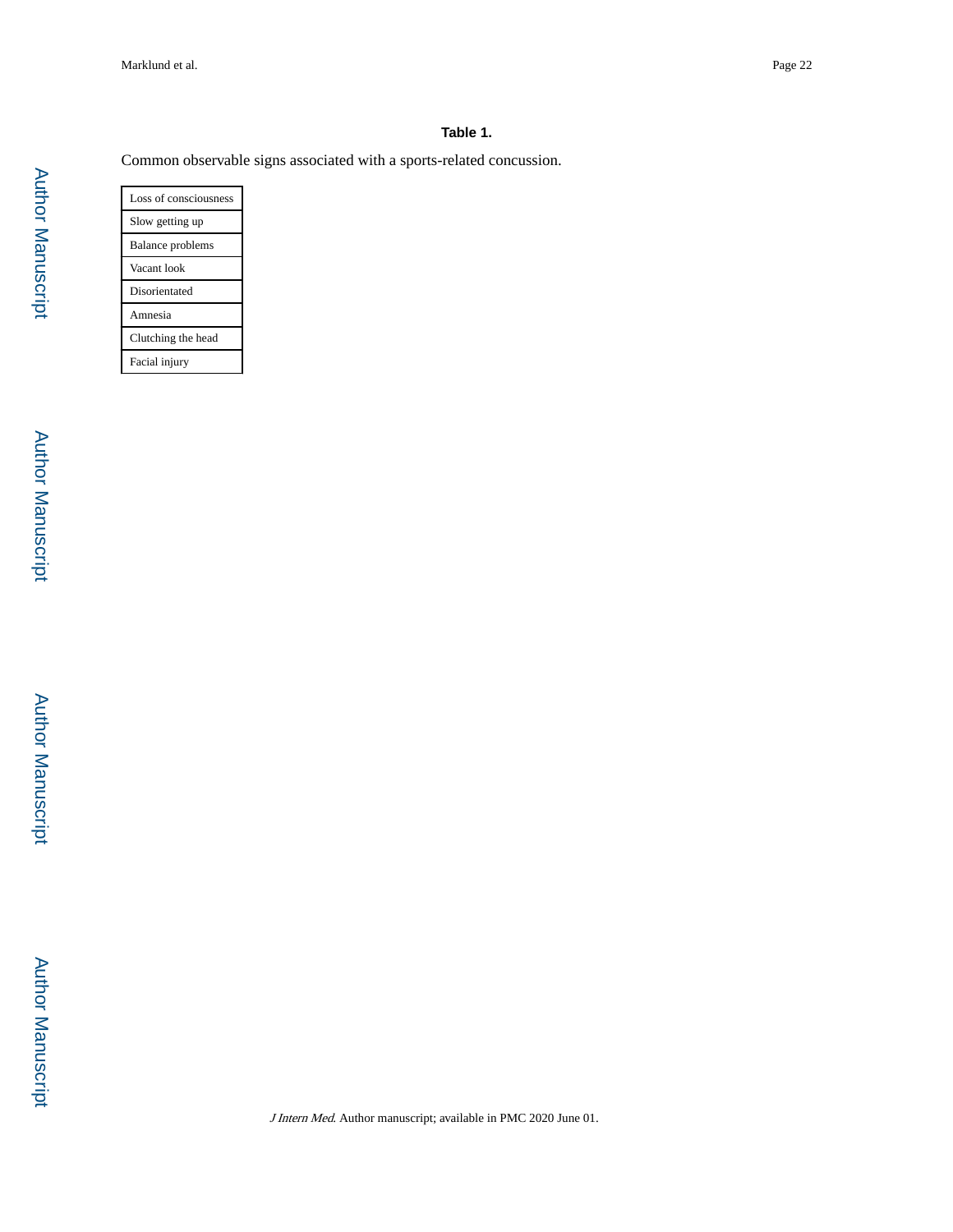## **Table 2.**

## "Red flags" to for sideline assessments

| Neck pain or tenderness                       |
|-----------------------------------------------|
| Double vision                                 |
| Weakness or tingling/burning in arms or legs  |
| Severe or increasing headache                 |
| Seizure or convulsion                         |
| Loss of consciousness                         |
| Deteriorating conscious state                 |
| Vomiting                                      |
| Increasingly restless, agitated or combative. |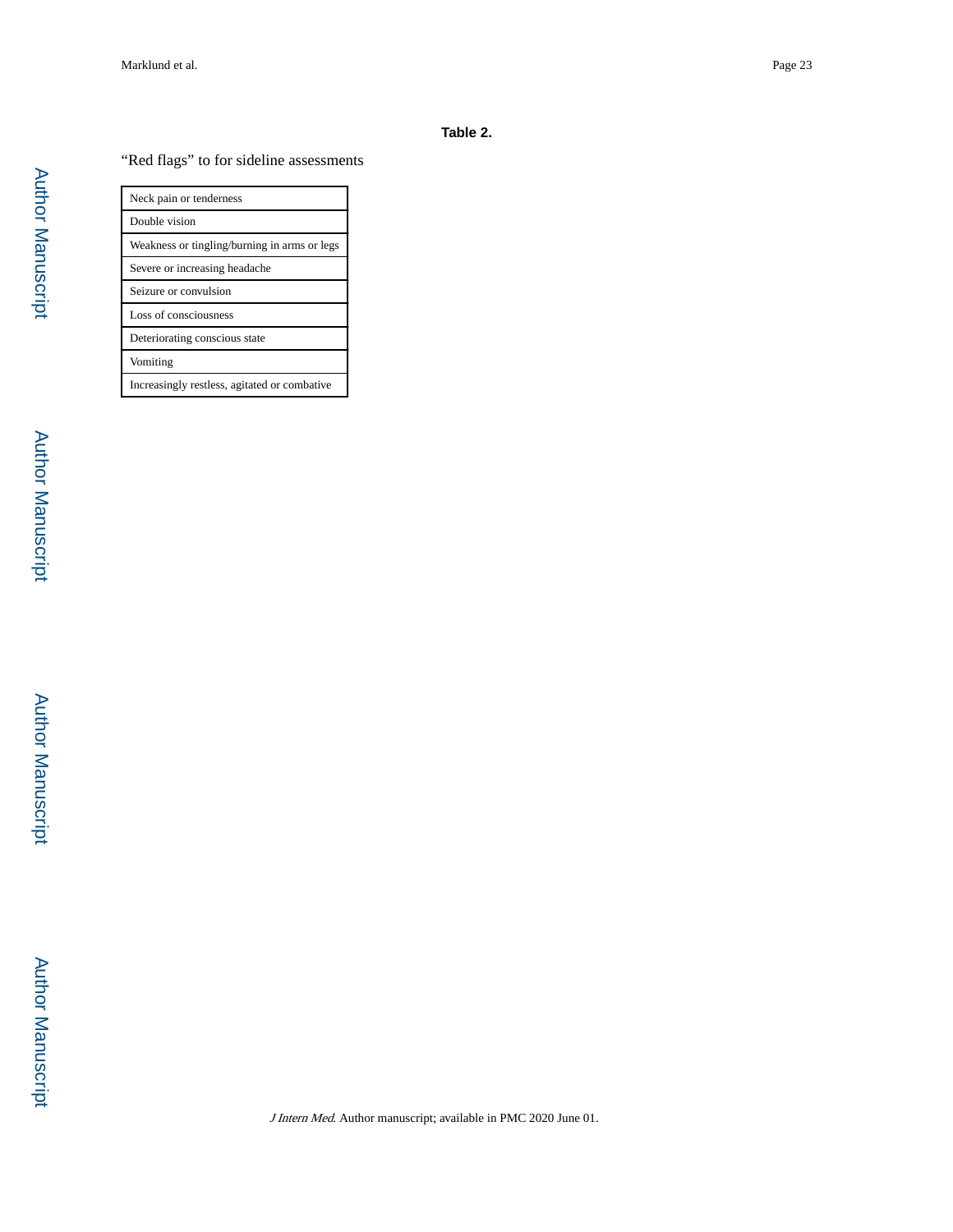## **Table 3.**

#### Graduated Return to Sport Strategy (Adapted from $(1)$ )

| <b>Stage</b>   | Aim                         | <b>Activity</b>                                                                             | Goal of each step                                                     |
|----------------|-----------------------------|---------------------------------------------------------------------------------------------|-----------------------------------------------------------------------|
|                | Symptom-limited activity    | Daily activities that do not provoke symptoms.                                              | Gradual reintroduction of work/school<br>activities.                  |
| $\overline{2}$ | Light aerobic exercise      | Walking or stationary cycling at slow to medium pace. No<br>resistance training.            | Increase heart rate.                                                  |
| $\mathcal{R}$  | Sport-specific exercise     | Running or skating drills. No head impact activities.                                       | Add movement.                                                         |
| $\overline{4}$ | Non-contact training drills | Harder training drills, e.g., passing drills. May start<br>progressive resistance training. | Exercise, coordination, and increased<br>thinking.                    |
|                | Full contact practice       | Following medical clearance, participate in normal training<br>activities.                  | Restore confidence and assess functional<br>skills by coaching staff. |
| 6              | Return to sport             | Normal game play.                                                                           |                                                                       |

**NOTE:** An initial period of 24–48 hours of both relative physical rest and cognitive rest is recommended prior to beginning the Return to Sport progression.

<sup>1</sup>. McCrory P, Meeuwisse W, Dvorak J, Aubry M, Bailes J, Broglio S, et al. Consensus statement on concussion in sport-the 5(th) international conference on concussion in sport held in Berlin, October 2016. Br J Sports Med. 2017;51(11):838–47.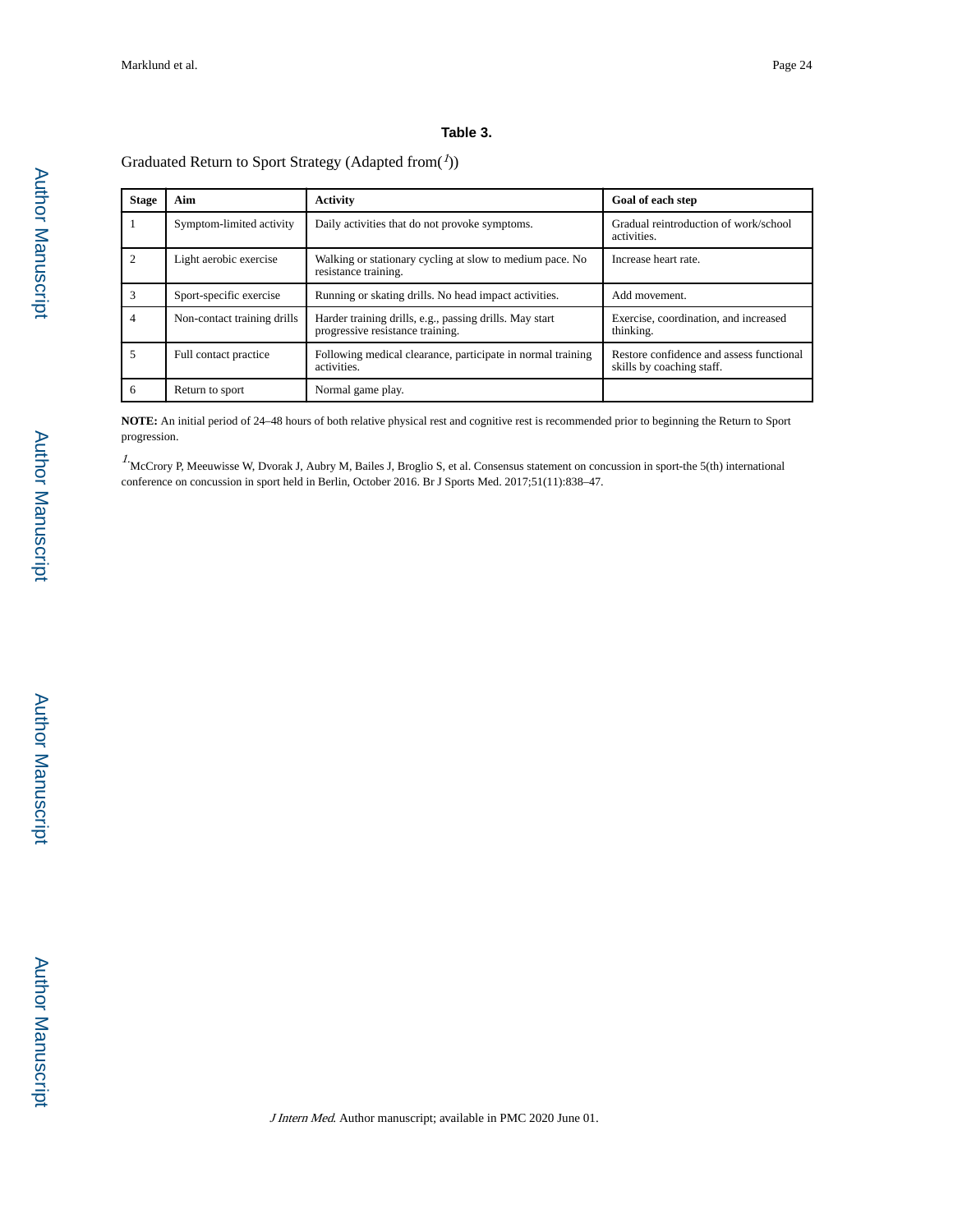### **Table 4.**

#### Graduated Return to School Strategy (Adapted from  $\binom{l}{l}$

| <b>Stage</b> | Aim                                                                | <b>Activity</b>                                                                                                                                                                                        | Goal of each step                                                 |
|--------------|--------------------------------------------------------------------|--------------------------------------------------------------------------------------------------------------------------------------------------------------------------------------------------------|-------------------------------------------------------------------|
|              | Daily activities at home that<br>do not give the child<br>symptoms | Typical activities that the child does during the day as<br>long as they do not increase symptoms (e.g. reading,<br>texting, screen time). Start with 5–15 minutes at a time<br>and gradually build up | Gradual return to typical activities                              |
|              | School activities                                                  | Homework, reading or other cognitive activities<br>outside of the classroom.                                                                                                                           | Increase tolerance to cognitive work.                             |
|              | Return to school part-time                                         | Gradual introduction of schoolwork. May need to start<br>with a partial school day or with increased breaks<br>during the day.                                                                         | Increase academic activities                                      |
| 4            | Return to school full-time                                         | Gradually progress school activities until a full day can<br>be tolerated                                                                                                                              | Return to full academic activities and<br>catch up on missed work |

 $1.$  McCrory P, Meeuwisse W, Dvorak J, et al. Consensus statement on concussion in sport-the 5(th) international conference on concussion in sport held in Berlin, October 2016. Br J Sports Med 2017; **51:** 838–47.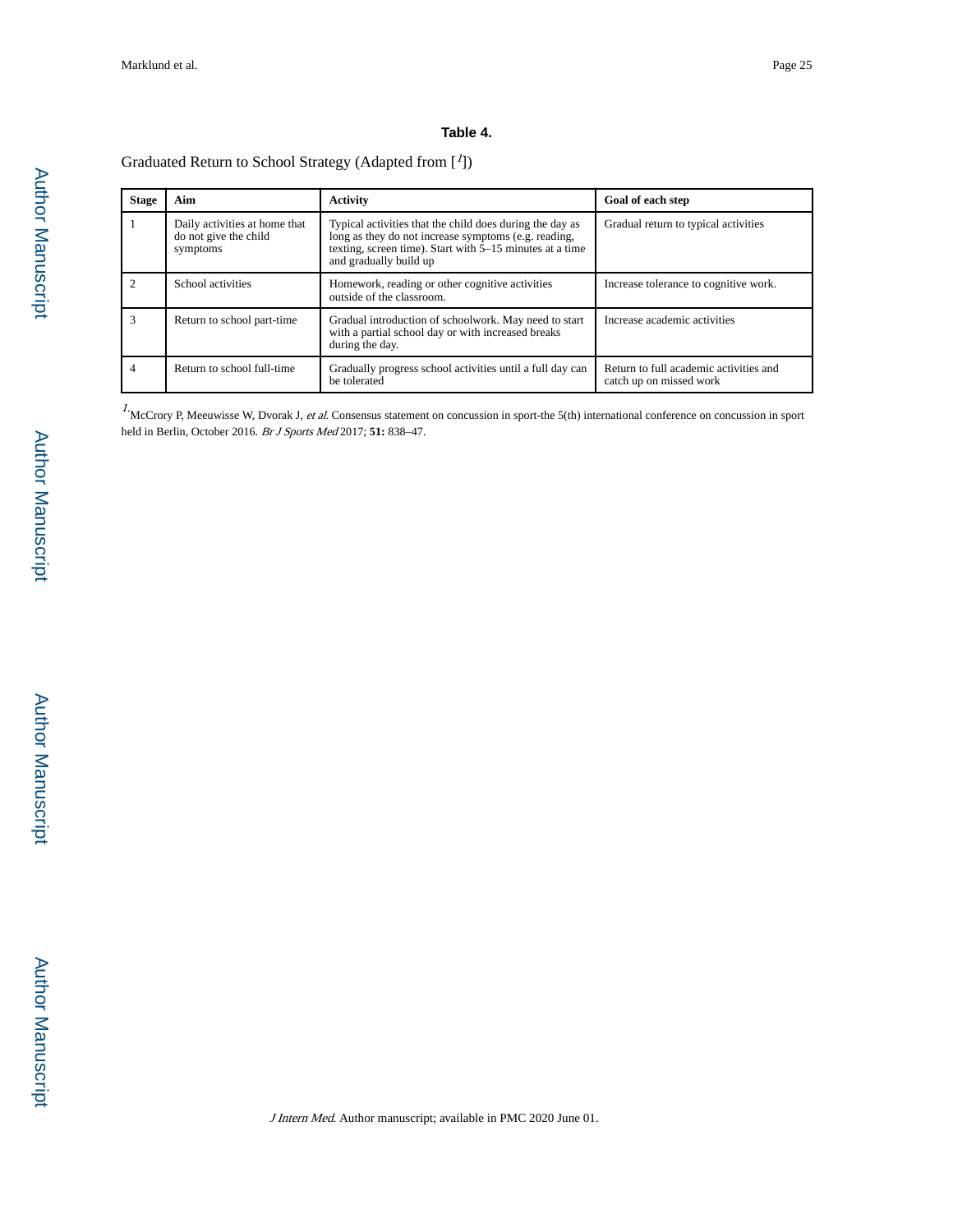## **Table 5.**

Bullet points on rehabilitation in moderate to severe traumatic brain injury

| Assess                                                                                                                                                     | <b>Impairments</b>                                                                                                                                       |
|------------------------------------------------------------------------------------------------------------------------------------------------------------|----------------------------------------------------------------------------------------------------------------------------------------------------------|
|                                                                                                                                                            | Activity and participation restrictions                                                                                                                  |
| <b>Understand</b>                                                                                                                                          | Social and environmental context                                                                                                                         |
|                                                                                                                                                            | Patient priorities regarding rehabilitation                                                                                                              |
| Plan rehabilitation interventions to                                                                                                                       | Minimize complications (appropriate medical follow up by professional with<br>expertise in brain injury)                                                 |
|                                                                                                                                                            | Restore function (utilize neuroplasticity; may include physiotherapy, speech and<br>language therapy, neuropsychological rehabilitation, amongst others) |
|                                                                                                                                                            | Compensate for function that cannot be restored (occupational therapy)                                                                                   |
| Adopt appropriate rehabilitation form and<br>intensity considering individual patient needs<br>(monodisciplinary, multidisciplinary,<br>interdisciplinary) |                                                                                                                                                          |
| Follow up the effect of rehabilitation and any<br>persisting disability                                                                                    | Reassess                                                                                                                                                 |
|                                                                                                                                                            | Adjust rehab plan                                                                                                                                        |
|                                                                                                                                                            | Consider return to work interventions                                                                                                                    |